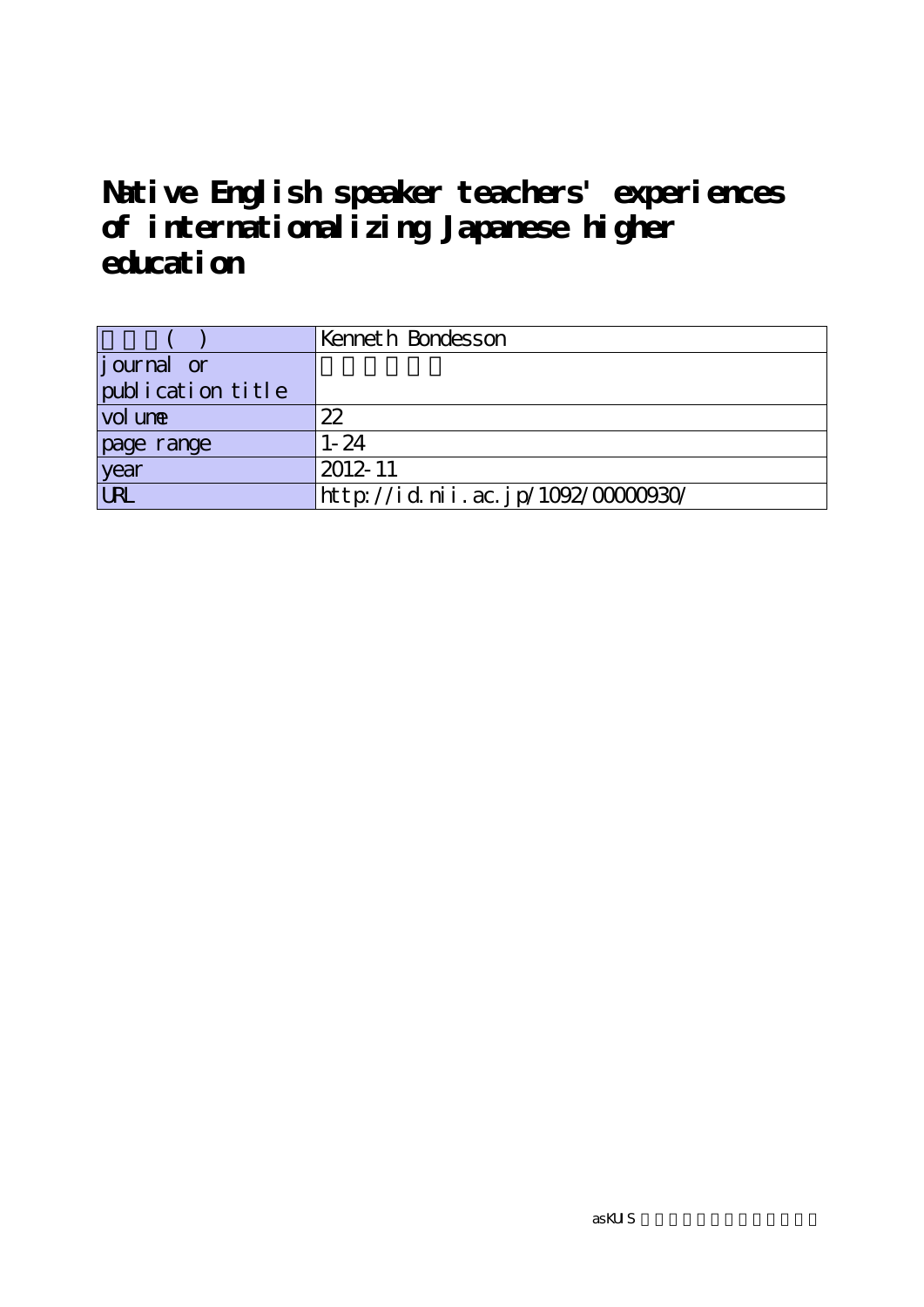## **Native English Speaker Teachers' Experiences of Internationalizing Japanese Higher Education**

**Kenneth Bondesson**

#### **Keywords**

internationalization, higher education, academic discourse analysis, Japan

### **Introduction**

Internationalization is a key word among and within higher education institutions (HEI) around the world, so much so that internationalization is 'one of the major forces impacting and shaping higher education as it changes to meet the challenges of the 21st century' (Knight, 2008, p. 19). Still, definitions of internationalization remain working, at best, reflecting the complexity of actors and stakeholders that come to play during eras of globalization. The definition that will be taken up in this paper is "an ethos of mutuality and practices geared at strengthening cooperation…by encouraging greater internationalization across teaching, research and service activities (Kreber, 2009, pp. 2-3). The strength of this definition is that 'ethos' emphasizes the values that are inherent to HEI while the definition leaves 'internationalization' open to a list of the 'teaching, research and service activities' that are implicated in any internationalization efforts. Such a definition acknowledges the fact that although internationalization may be remembered as 'one of the major challenges and accomplishments of the last two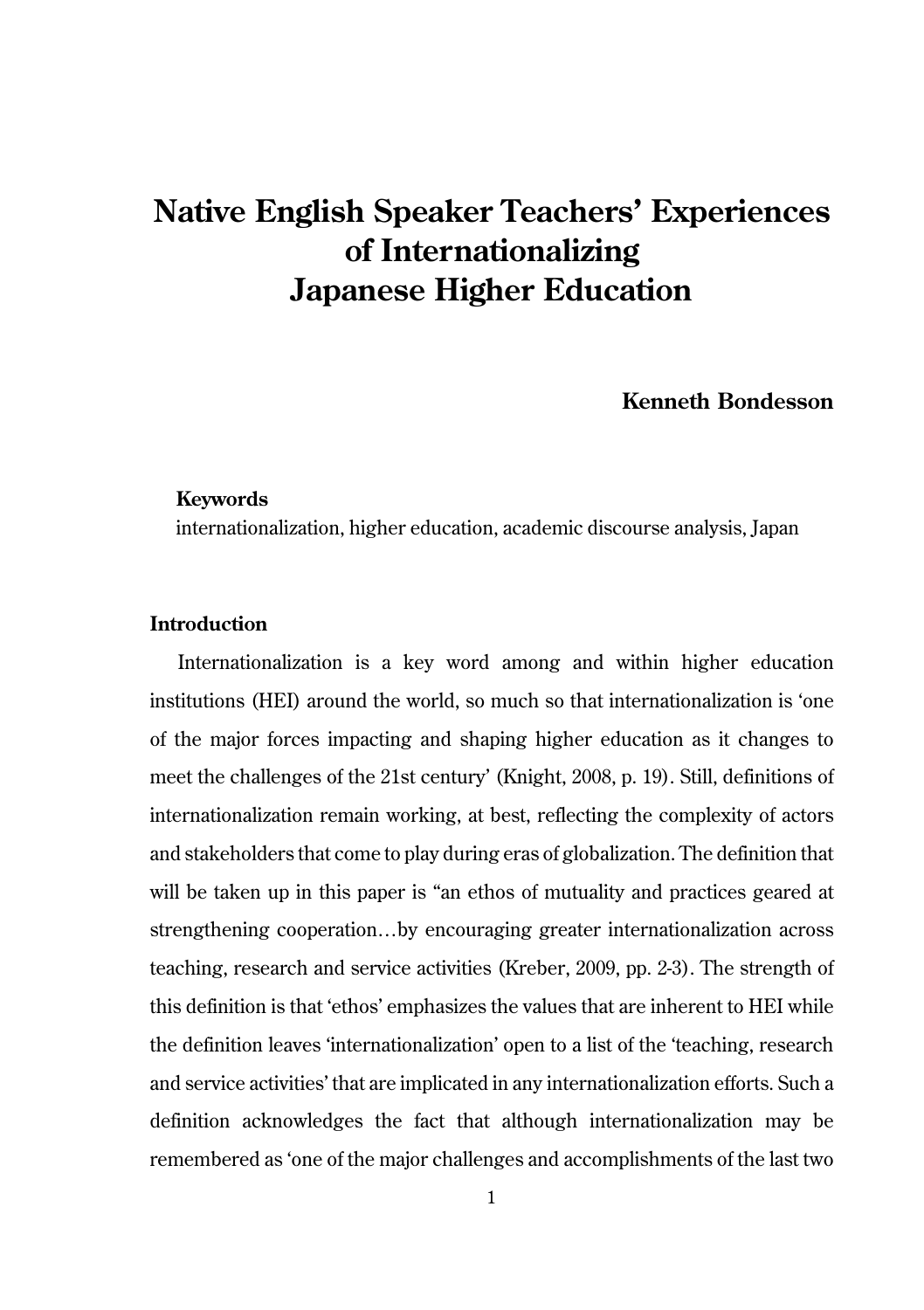decades of the 20th century' (Knight, 2008, p. 39), the experiences of actors and stakeholders are inevitably conceived on their own terms.

There may be no better way to understand the experiences of actors and stakeholders in internationalizing HEI than by the metaphors that they use to describe them. Metaphors are most often thought of as a literary device, but this paper takes the perspective that metaphors are ubiquitous in society. Representing an abstract emotion, concept, and belief is likely easier in concrete terms, so that a mainly English speaker, for example, may speak of the importance they place on commitment in terms of a *team player*. As such, metaphors are more than just devices of creative writers and can be understood as fundamental to social life. This perspective can be attributed to Lakoff and Johnson (1980) who argued that 'values are not independent but must form a coherent system with the metaphors we live by' (p. 22), hence their importance to the 'ethos' of internationalizing HEI. Within the context of internationalizing HEI in Japan, native speaker teachers of English (NEST) have appropriated spatial metaphors of in-group, out-group from Japanese to describe how they 'feel socially and professionally marginalized' (Whitsed & Volet, 2011, p. 16) by the internationalization process. Although 'little is known of their experience in the internationalization of Japanese higher education' (p. 9), the emerging experiences of NEST is not unproblematic, because these metaphors 'stress notions of difference and otherness' (p. 18).

This paper builds on the findings of Whitsed ans Volet although with a focus on English metaphors in the written discourse of NEST. Their metaphorical representations of actors and stakeholders in internationalizing Japanese HEI similarly 'stress notions of difference and otherness' to the extent that they too are not unproblematic. Therefore, the use of inverted commas around we in the title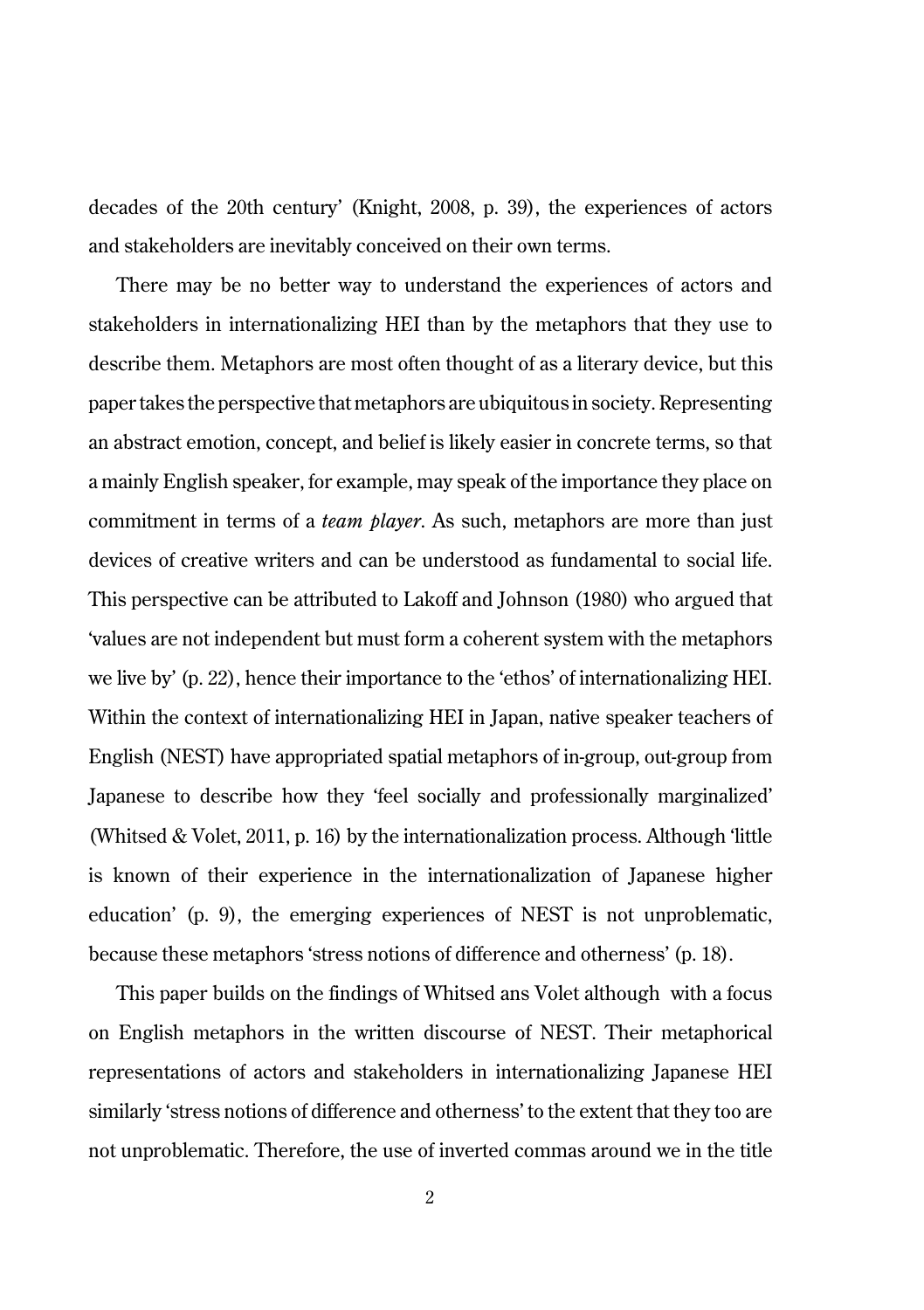of this paper is used to connote the in-group, out-group effect of the metaphors NEST use to discuss internationalizing Japanese HEI in both Japanese and English. The paper proceeds with a review of efforts to internationalize Japanese HEI. Then, it describes theories of metaphors in society further, before turning to a three-step analysis to understand the implications of metaphors by NEST in a scholarly publication about end of semester evaluations at HEI in Japan. The analysis is discussed in light of implications for strengthening cooperation between various actors and stakeholders in internationalizing Japanese HEI according to an ethical mindfulness that the paper is concluded on.

#### **Internationalizing Japanese HEI**

The internationalization of Japanese universities may go back to their beginnings with the influence of educational and cultures from countries throughout Asia and Europe found throughout modern universities the world over (Altbach, 1989). However, reforms made to Japanese HEI under the banner of internationalism also go back some time in the history of modern Japan, starting with the rapid move to industrialization by the Meiji government during the greater parts of the 19th and 20th centuries. The Meiji government invested significantly in the formation of national universities, generously recruiting limited term faculty members to Japan. At the same time, elite Japanese were sent abroad in order to gain knowledge and contribute to the development of bureaucratic and social infrastructures that had been put in place during this rapid era of internationalization, including the aspiring national universities that the Meiji government termed as 'world class' (Yonezawa, 2003). A result of this importation and exportation model can be seen in the relatively small number of non-Japanese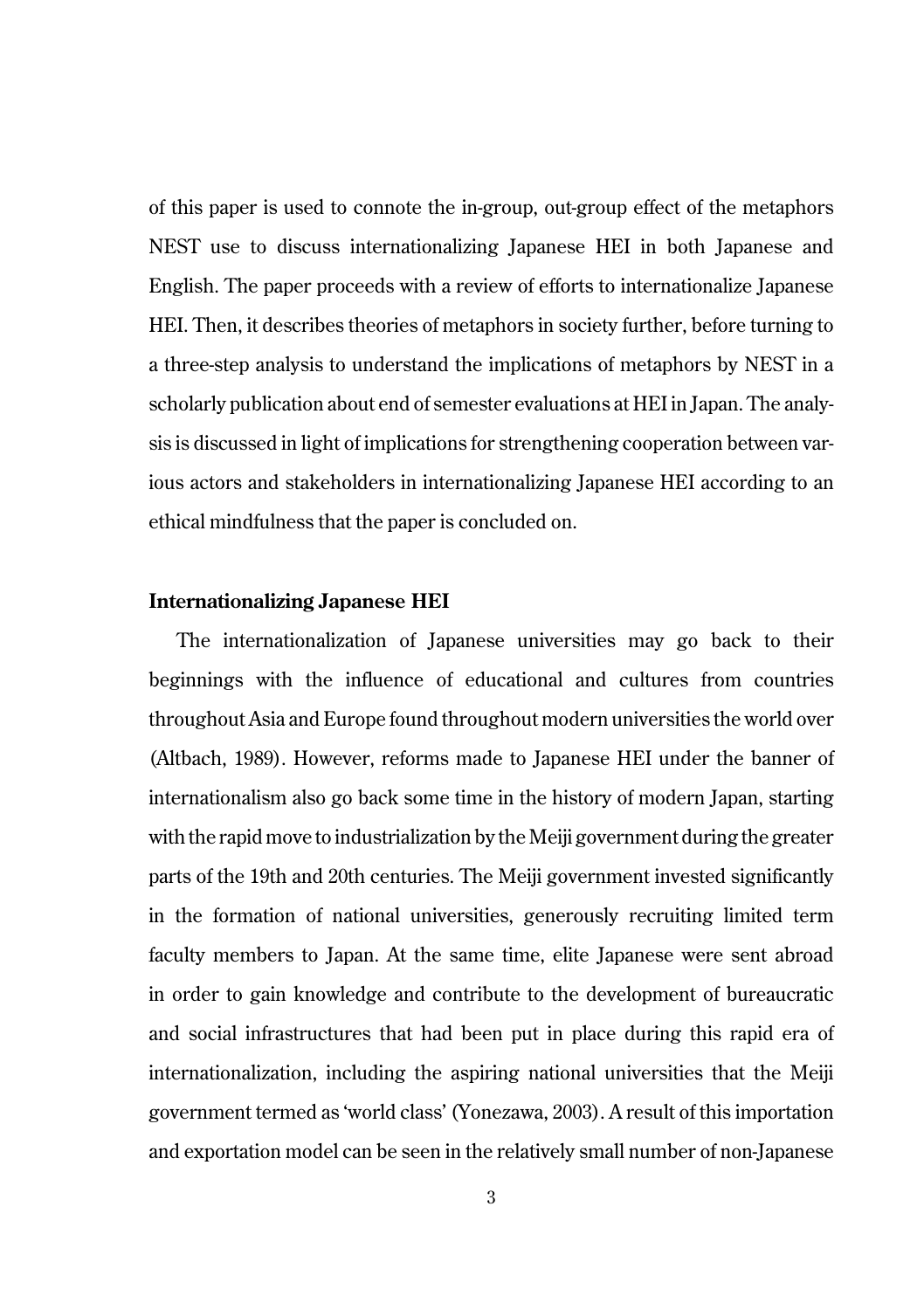faculty, staff and students as well as few international efforts on domestic campuses, in light of the wealthy status of the country (Margionson & Van der Wende, 2007). In fact, 'at Japan's most-highly ranked institution, Tokyo University, the ration [of international faculty] is a dismal one-in-16' (The Japan Times 2010). Since the 1980s, the Ministry of Education, Culture, Sports, Science, and Technology (MEXT) has made concerted attempts to increase the number of international students to Japan, currently aiming for 300,000 undergraduate and graduate students by 2020. Japan had attracted 5% of the world's international student population (MEXT, 2008), although 'the enrollment has not shown as significant an increase as it had in the earlier period' (Kuwamura, 2009, p. 191). Moreover, many young Japanese are increasingly pursuing tertiary studies at private institutions in the country and the birth rate is rapidly declining, so Japan's national universities are threatened with a potential brain drain. Therefore, efforts to internationalize them have been stepped up.

In 1998, MEXT stated its intentions for internationalizing HEI into the 21st century, when they introduced the requirement of quality assurance measures based largely on self regulation in recognition of the diverse nature and goals of individual HEI. The transition to self regulation for national universities in the country was facilitated by MEXT six years later in their corporatization of all HEI in the country. This decision affords each HEI the ability to manage their services, and enables the national universities to manage the funds allocated to them by the government. Privatization may have been an extension of the great waves of educational reform championed by Prime Minister Nakasone during the 1980s (Goodman & Phillips, 2003), but it essentially made internationalization a faculty affair. However, two surveys aimed at understanding faculty expectations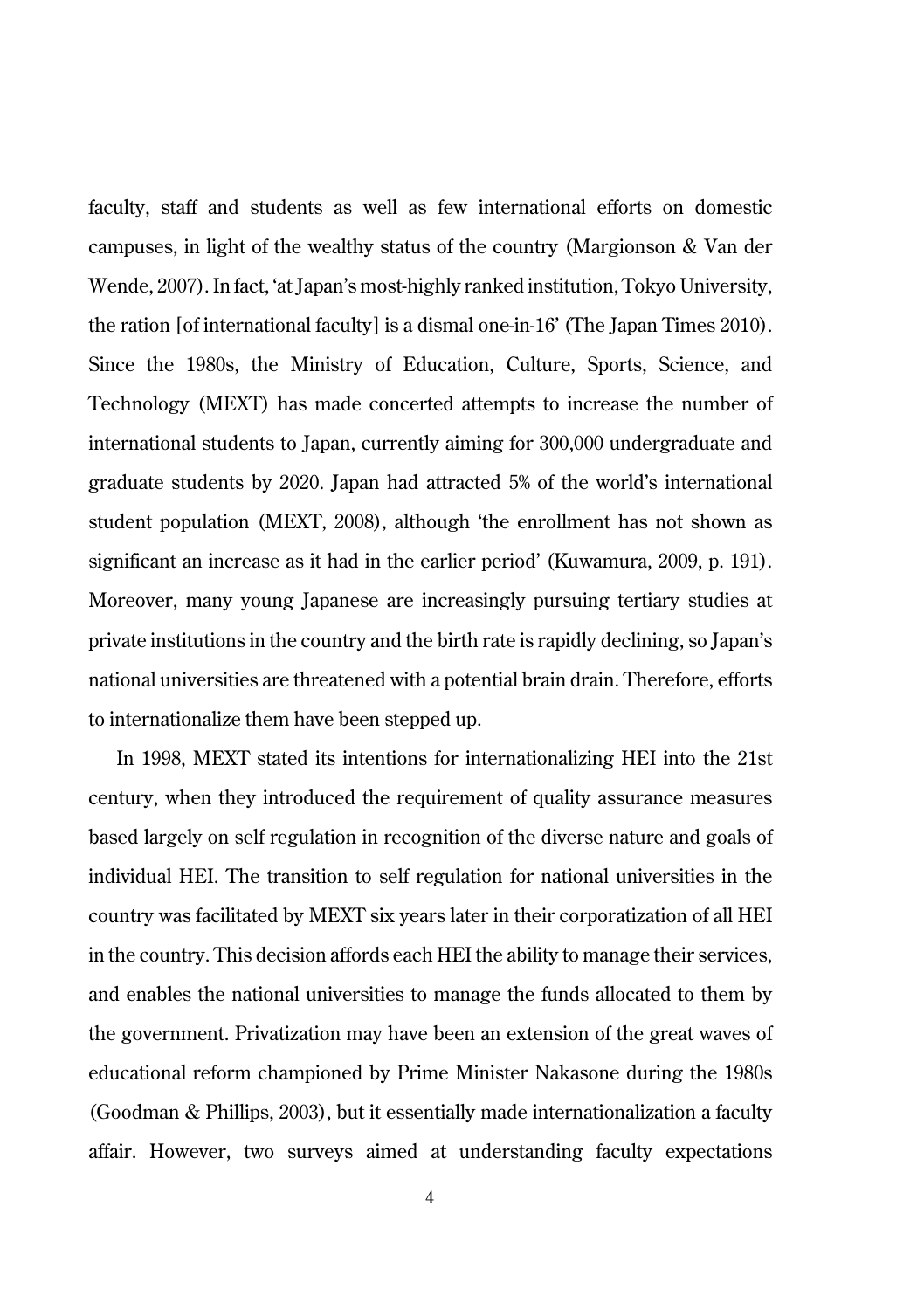(Yonezawa, 2008) and outcomes (Huang, 2009) with regards to internationalization efforts revealed the extent to which faculty may passively rely on initiatives by others. Internationalization is a complicated affair, requiring coordination and expertise that faculty members may simply recognize they are unprepared for (Yokota, Tsuboi, Shiratsuchi, Ota & Kudo, 2006). Nevertheless, internationalization efforts have gone forward. The most recent efforts were announced in 2008 and aptly named The Global 30 in which MEXT aims at expanding the services at 13 'world class' universities in the country. Their guidelines include comprehensive teaching and research programs in English taught by foreign faculty on fixed term contracts of five years, internship opportunities, Japanese language and culture education, housing and scholarships to host the potential 300,000 international students that Japan expects to recruit. Moreover, the 13 HEI are actively recruiting students through affiliated HEI around the world. Although the experiences of actors and stakeholders in *The Global 30* have not been directly reported, concerns about the feasibility of such ambitious objectives are being levied.

#### **Metaphors in social life**

Some thirty years ago, Lakoff and Johnson (1980) popularized the abstract ways in which people experience things in terms of another, or metaphorically. The authors argued for the ubiquity of metaphors in social life by building on modern theories of language in society hypothesizing that people categorize their experiences in order to enact similar experiences. One such category per the authors' interest in language is linguistic, and it comes from the theory of semantics, or the study of words and their meanings (Fillmore 1975). Fillmore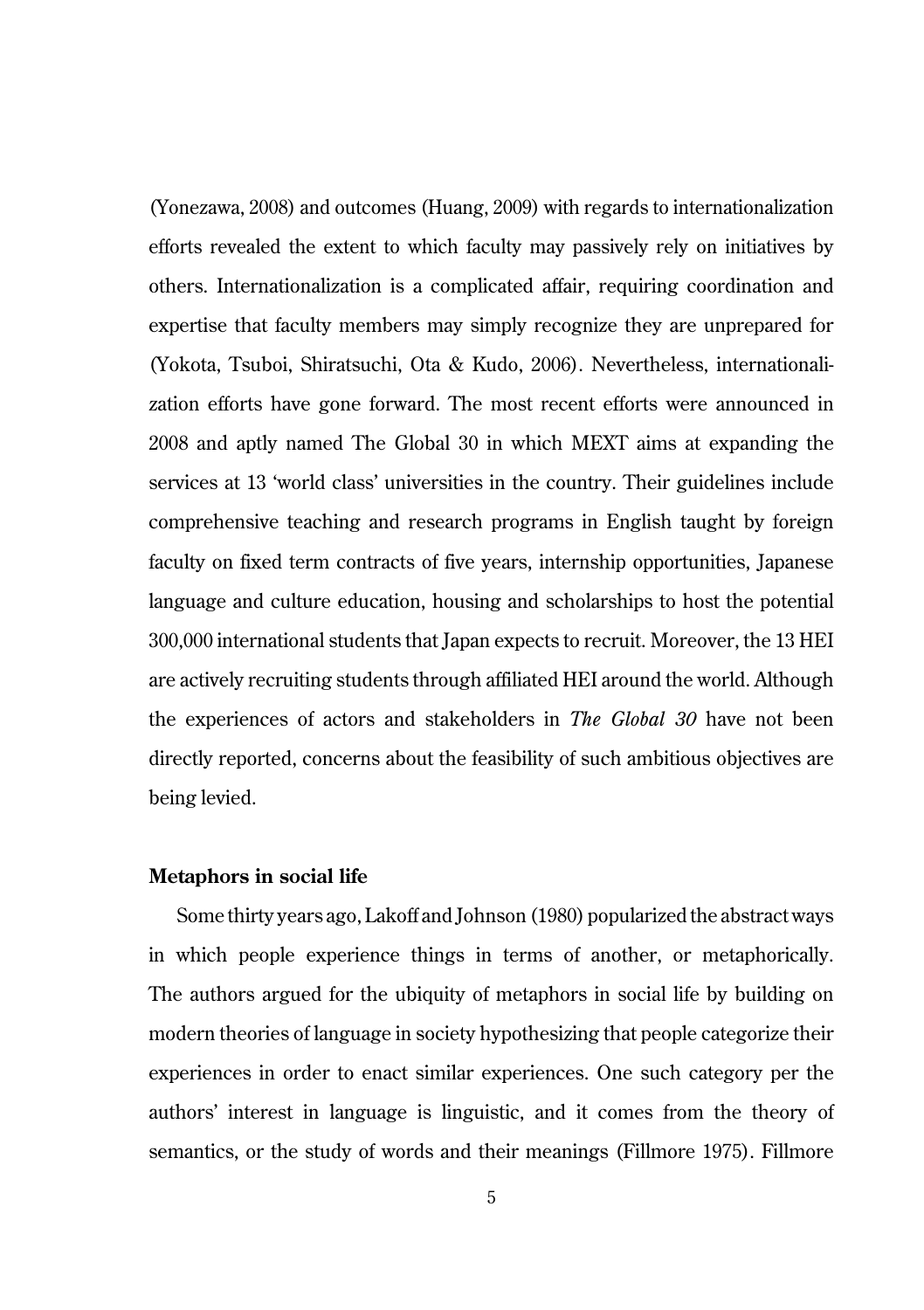(1985) argued that words *frame* people's experiences with concepts of those experiences in 'some single coherent schematization of experience or knowledge' (p. 223). Connectionist thinking of this sort is supported by the ability of people to act in accordance with any one of the extensive social roles that constitute participation in social life. And social roles are often represented metaphorically. Therefore, metaphors play an important role in regulating social life, so important that Lakoff and Johnson, warned that particularly 'in the area of politics and economics metaphors matter...because they constrain our lives' (p. 236).

Some thirty years later, Lakoff (2009) extended the notion of metaphors we live by to include postmodern theories of people in society. Lakoff posthumously argued that Goffman's *frame analysis* (1974) is integral to understanding the ways that metaphors constrain our lives. To Goffman, a *frame* is less cognitive than it is social in that the social roles people fulfill, more than words, 'manage the production or reception of an utterance' (Goffman, 1981, p. 128). But to Lakoff, roles and words alone do not complete frames without narratives that instill a sense of acceptability in terms of the behaviors and language that people use to constitute and construct frames of reference:

Complex narratives-the kind we find in anyone's life story, as well as in fairy tales, novels, and dramas are made up of smaller narratives with very simple structures…called 'frames'…roles (like a cast of characters), relations between the roles, and scenarios carried out by those playing the roles. (Lakoff, 2009, p. 22 quotations original)

And the language that is parcel to complex narratives is particular, because 'in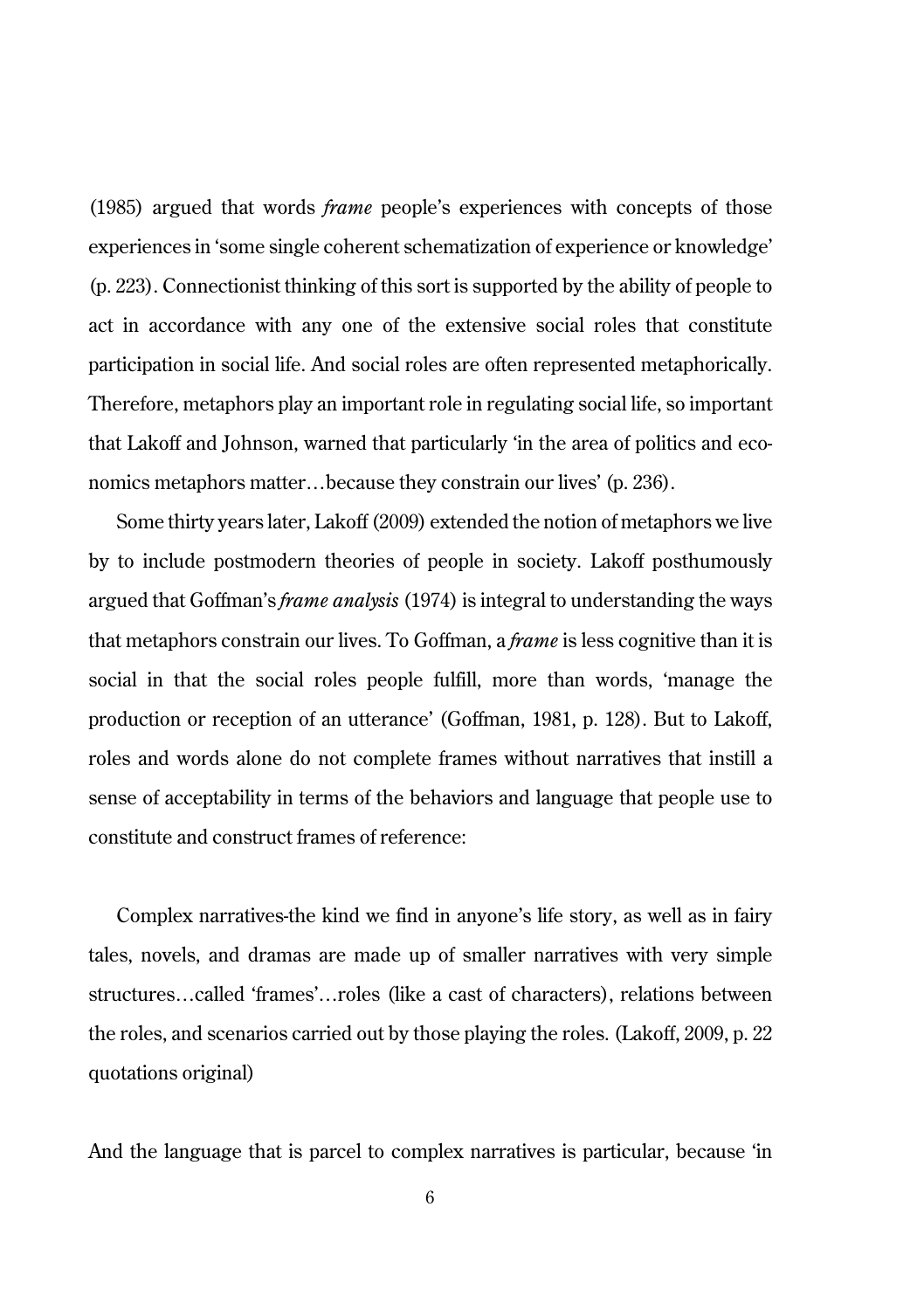great many cases, *metaphorical thinking* is used as well' (Lakoff ibid. 43 italics added).

Due in large part to the dual social and cognitive nature of their complex narratives, then, metaphors can constrain the meanings that people intend for them. This constraint is twofold, because among interlocutors:

A mismatch of knowledge schemas can trigger frame switches which constitute a significant burden…On one hand, meanings emerge which are not given in advance; on the other, meanings which are shaped by prior assumptions…may be resistant to change. (Tannen & Wallat, 1987/1993, p. 58)

In other words, interlocutors understanding metaphorical expressions may assume nothing and trust meanings that emerge or they may assume altogether different narratives thereby resulting in misinterpretations and misrepresentations. Both burdens are problematic for constructing debates about internationalizing HEI wherein the politics for actors and stakeholders is inherently a contested terrain. Regardless, metaphorical expressions are inseparable from representing the thinking and experiences that come along with internationalizing HEI. Therefore, an analysis of metaphors and their narratives becomes necessary.

#### **Three step analysis of metaphors in narratives**

Japan is thought to be unique for the long history of self sufficiency that has been maintained, and discussions about HEI in the country usually entail this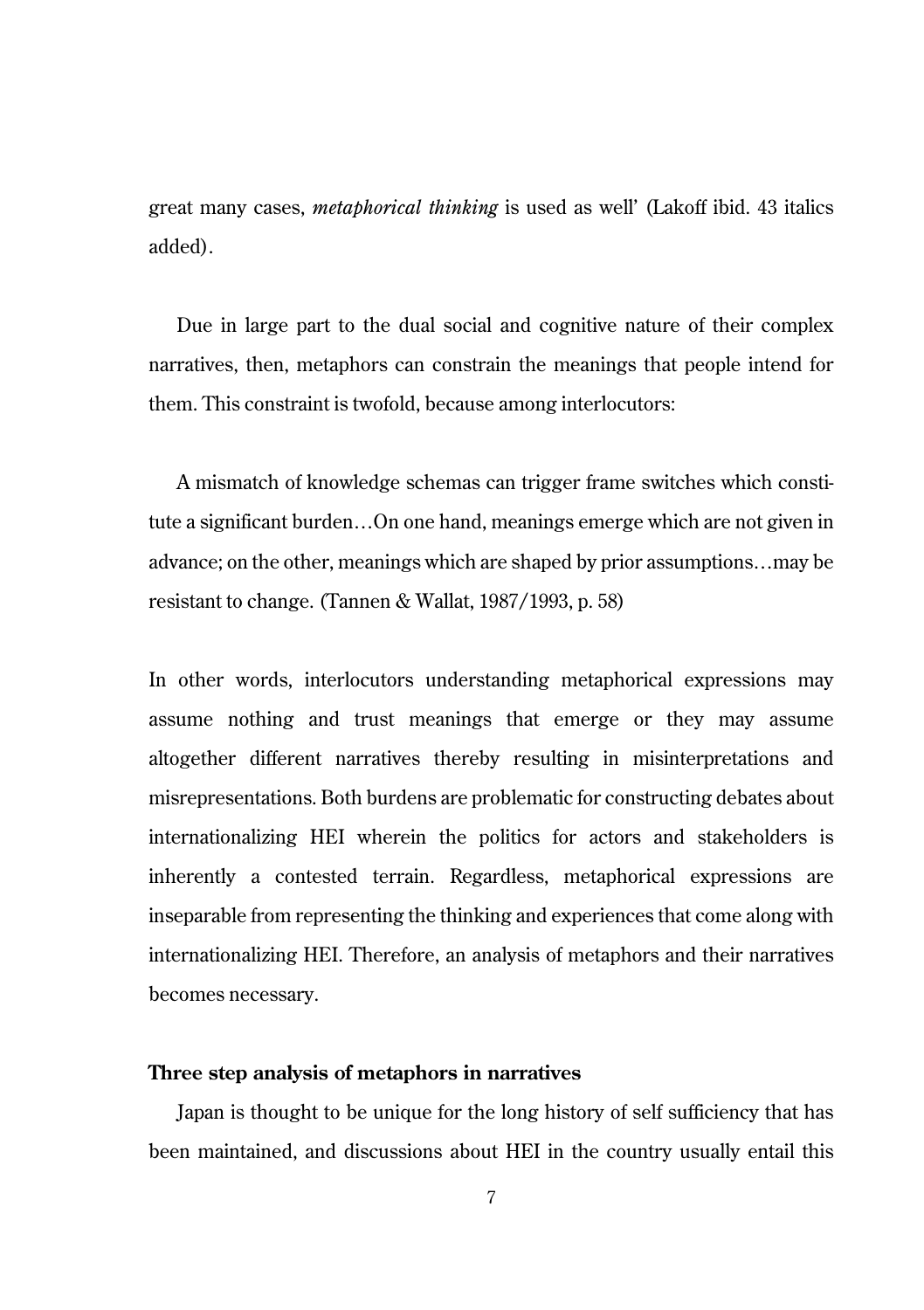belief. A telling display along the lines of internationalizing Japanese HEI comes from Ishikawa (2009) who vociferously builds an argument against university accreditation and internationalization standards that are based on western models:

Exposed to pressures from inside and outside to 'internationalize,' universities transform themselves if not always willingly. In the process, the traditional value bestowed on domestic higher education, the preexisting national order, and power dynamics within universities begin to gradually be altered, which will have a lasting impact of the national identity of Japanese universities. (p. 171 quotations original)

Ishikawa's argument is not unfamiliar, as concerns about hegemonic tendencies in efforts to internationalize HEI have been laid. What does stand out, though, is the author's deference to the complex narrative of Japan's long standing traditions for HEI in the country. Therefore, in the politics of internationalizing HEI in a country like Japan, actors and stakeholders most likely construct their debates from similar frames of reference. That is unless those actors and stakeholders assume altogether different ones.

The contextual information of a narrative ought to reveal the frames (i.e., roles, relations, scenarios) that convey the meanings one intends for metaphorical expressions. Steger (2007) recognized this among organizational cultures in Germany where employees depicted their experiences of corporate restructuring in metaphorical terms that suggested frames stemming from a divided East and West Germany. Steger proposed a three step analysis to understand metaphors in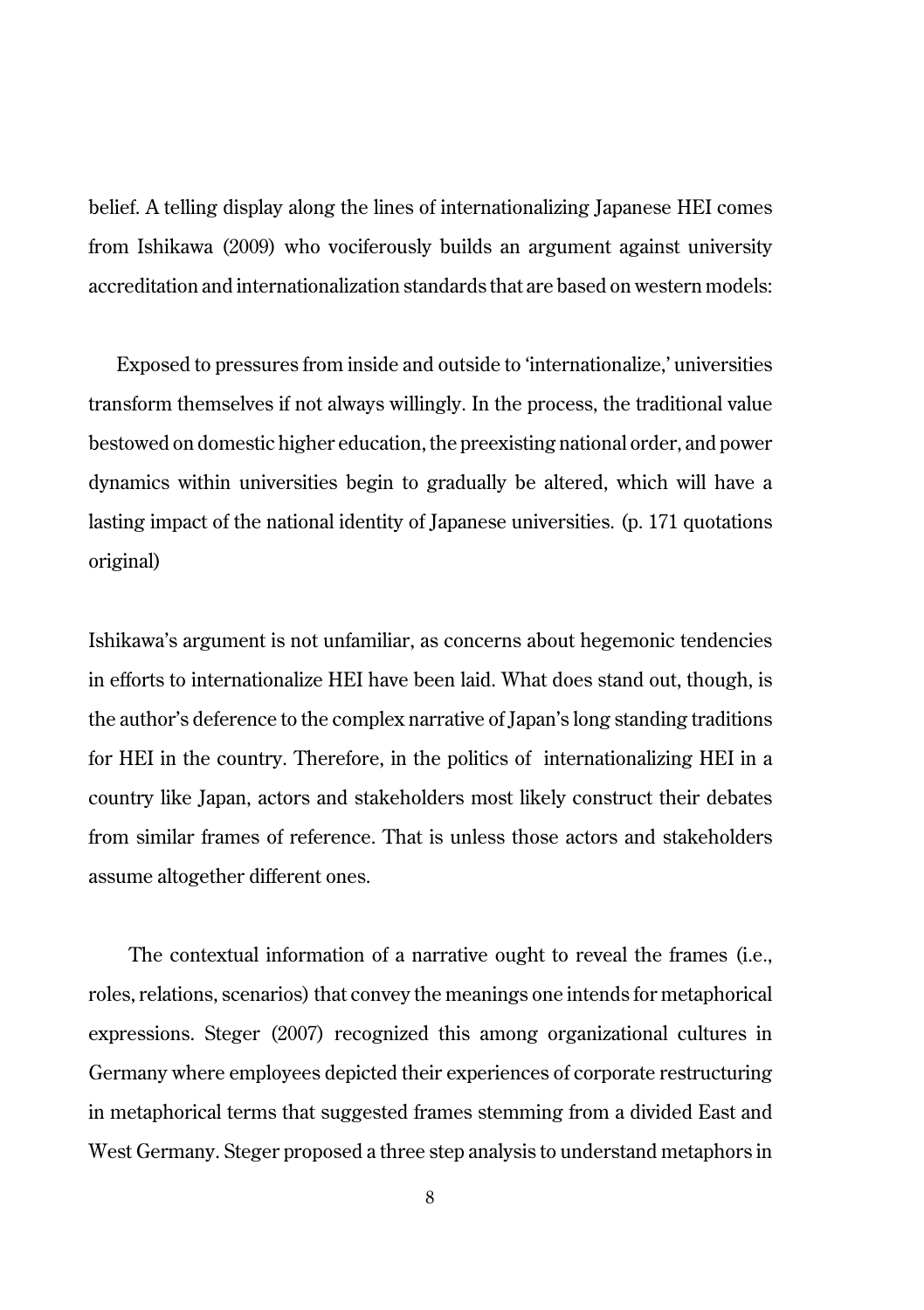the frame of one's narrative. The analysis first requires 'carefully reading the text several times'; it then requires 'marking the outstanding metaphors'; and finally Steger suggests 'taking a certain distance from the text as a whole to enable a more free reasoning about the metaphor under examination'; all of which enable one 'to investigate the implications of the metaphor in its particular context'(pp. 6-8). Thus, the analysis of metaphorical representations by NEST will follow the steps described by Steger in order to show how they stress difference and otherness with regard to the various actors and stakeholders in internationalizing Japanese HEI. Both the NEST participants in Whitsed and Volet and the article that is analyzed below develop a notion of quality as 'transformation', or evolving teaching and learning, and position it against one of 'threshold', or satisfying sets of criteria (Harvey & Green, 1993). The claim that Japanese HEI may define quality as sets of criteria alone is debatable (Goodman, 2007, Mulvey, 2011), but the depiction of internationalization efforts and quality assurance measures at cross purposes points out one potential difference in the narratives, and as a result frames that NEST argue from.

#### *Carefully reading the texts several times*

The text that the following metaphors are taken from was published in a bimonthly publication of the Japan Association of Language Teachers called *The Language Teacher*. The publication features peer-reviewed articles and other materials related to language teaching, especially English, in an Asian context, which is most often Japan. The text was an article featured in 2011 titled *The mechanization of teaching: Teachers and evaluation in Japanese tertiary education.* It spans six pages and contains approximately 4,000 words. Throughout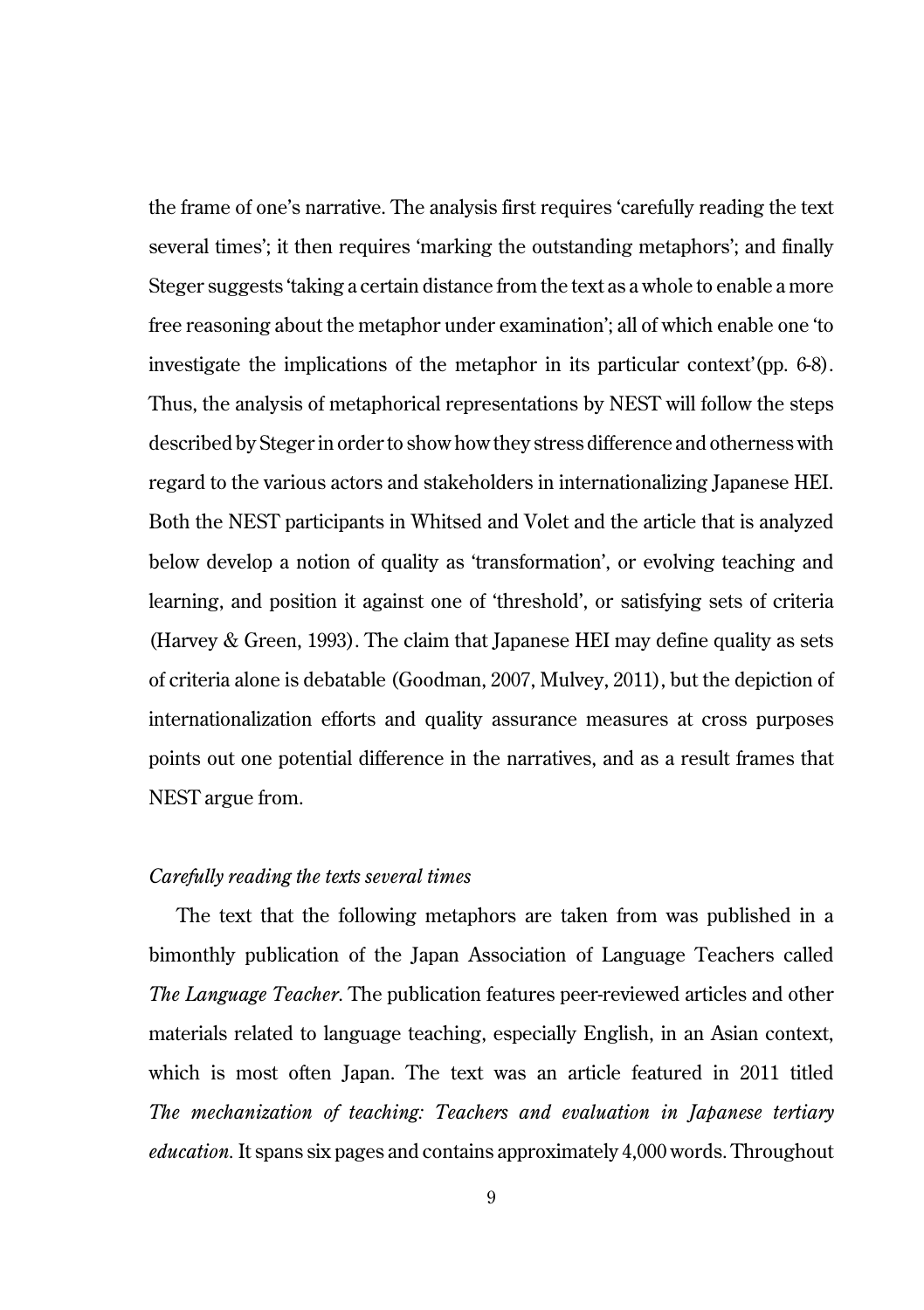most of the article, the author highlights interviews with 12 NEST employed at HEI in Japan. Their comments relate to the roles for end of semester evaluations that they self-perceive. Mostly the participants consider such evaluations banal, but others state feeling intimidated by the lack of clarity regarding the use of the results. The author glosses over any discussion of internationalization giving only about one third of the article to summarizing the increasing requirement by HEI around the country for teachers to participate in end of semester evaluations by their students. Actually, it is important to note that the author begins the article stating the Ministry of Education's demand from HEI in the country to perform such evaluations. Moreover, the only explanation that the author gives for end of semester evaluations and their results is that they are motivated by 'the belief that popular teachers and courses offer student satisfaction, attract potential students and, for private institutions dependent on fees for income, make them more able to retain students once they have entered (Burden, 2011, p. 3). This opening sets the reader off into a recount of statements by NEST in which they describe a lack of 'clarity of the evaluation purpose' and recommend 'multiple data sources so that evaluation becomes more personally meaningful for teachers' (Burden, 2011, p. 3) in largely metaphorical terms.

#### *Marking the outstanding metaphors*

A careful and reiterative reading of the article revealed the following three outstanding metaphors.

One metaphor: *reflect* stood out the most. It occurred 16 times in both utterances by Burden and the participants. Two other metaphors: *distance* and *atmosphere* were also important, appearing three times each in the text, although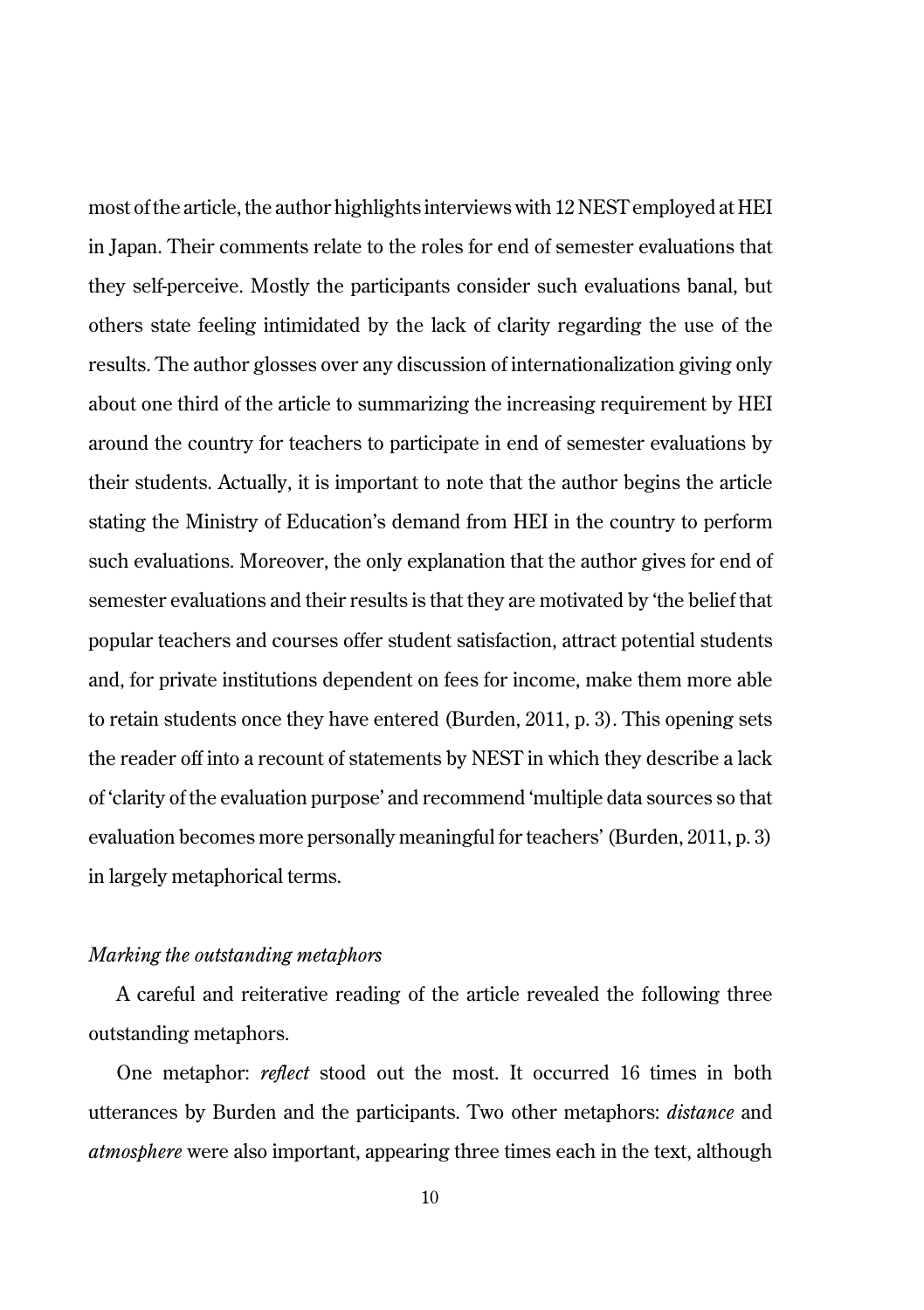| Outstanding metaphors | # of occurrences |
|-----------------------|------------------|
| Reflect               | 16               |
| Distance              |                  |
| Atmosphere            |                  |

**Table 1: Outstanding metaphors in Burden (2011)**

only in utterances by Burden. Another metaphor: *hold* occurred six times, but it was used so variously, as in *power holders, stakeholders, stakeholders hold*, that it was overlooked.

#### *Taking a distance from the text to enable free reasoning about the metaphors*

The journal from which the outstanding metaphors were taken is a kind of forum for language teachers in Japan. Its bimonthly publication and substantial readership in the country both confirm this belief, along with the many professional development activities that members to the publication and readers alike advertise and pursue. Actually, shortly after Burden's article was published, a number of NEST at the university where the author of this paper is connected picked it out. The NEST arranged an informal discussion of the article after the work day to share ideas regarding its contents. The article contents had clearly resonated with the NEST as they similarly are required to complete end of semester evaluations and so perhaps reacted strongly to the ideas contained in the article. The author of this paper was struck by the response that Burden's article had provoked given the insignificant discussions of internationalizing Japanese HEI in its contents. This prompted the author to analyze the contents of the article and in particular the outstanding metaphors as they are used to convey meanings in other texts. This author thought that doing so was a valid way of taking up the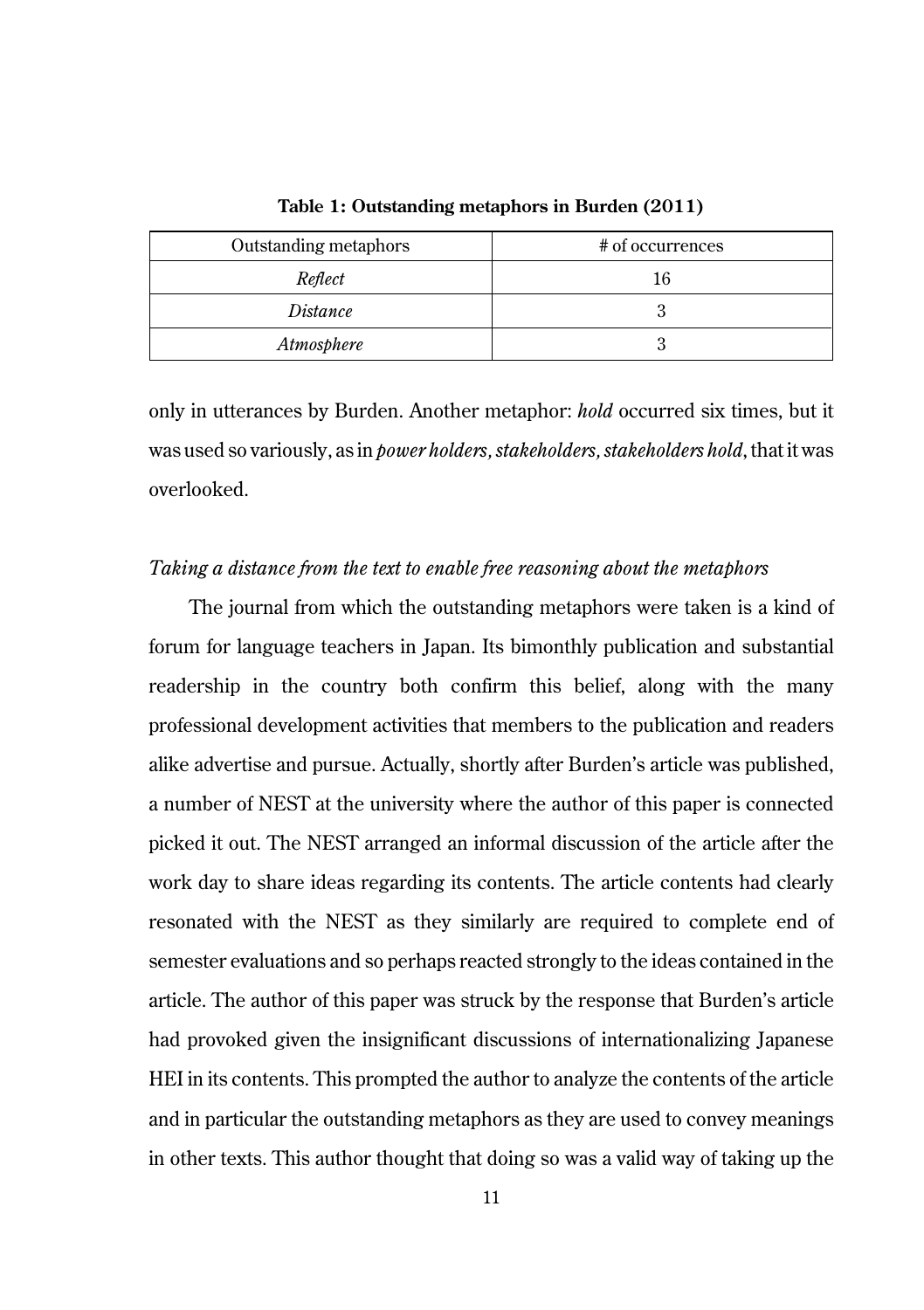ideas conveyed by Burden. The outstanding metaphors were searched in a 1.8 million word corpus of academic spoken English which is maintained by the University of Michigan in USA. The corpus contains a number of transcripts made from recordings of speech events such as lectures, colloquiums, student presentations, office hours, study groups, and so on, collected at the university over the last ten years. The corpus also gives statistical information about the transcripts, such as the academic department that it comes from, and the role of the interlocutors in terms of faculty member, graduate or undergraduate student. The tables below show statistical information about the academic departments in which the outstanding metaphors occurred in the corpus.



**Table 2: Division of academic spoken English transcripts containing reflect**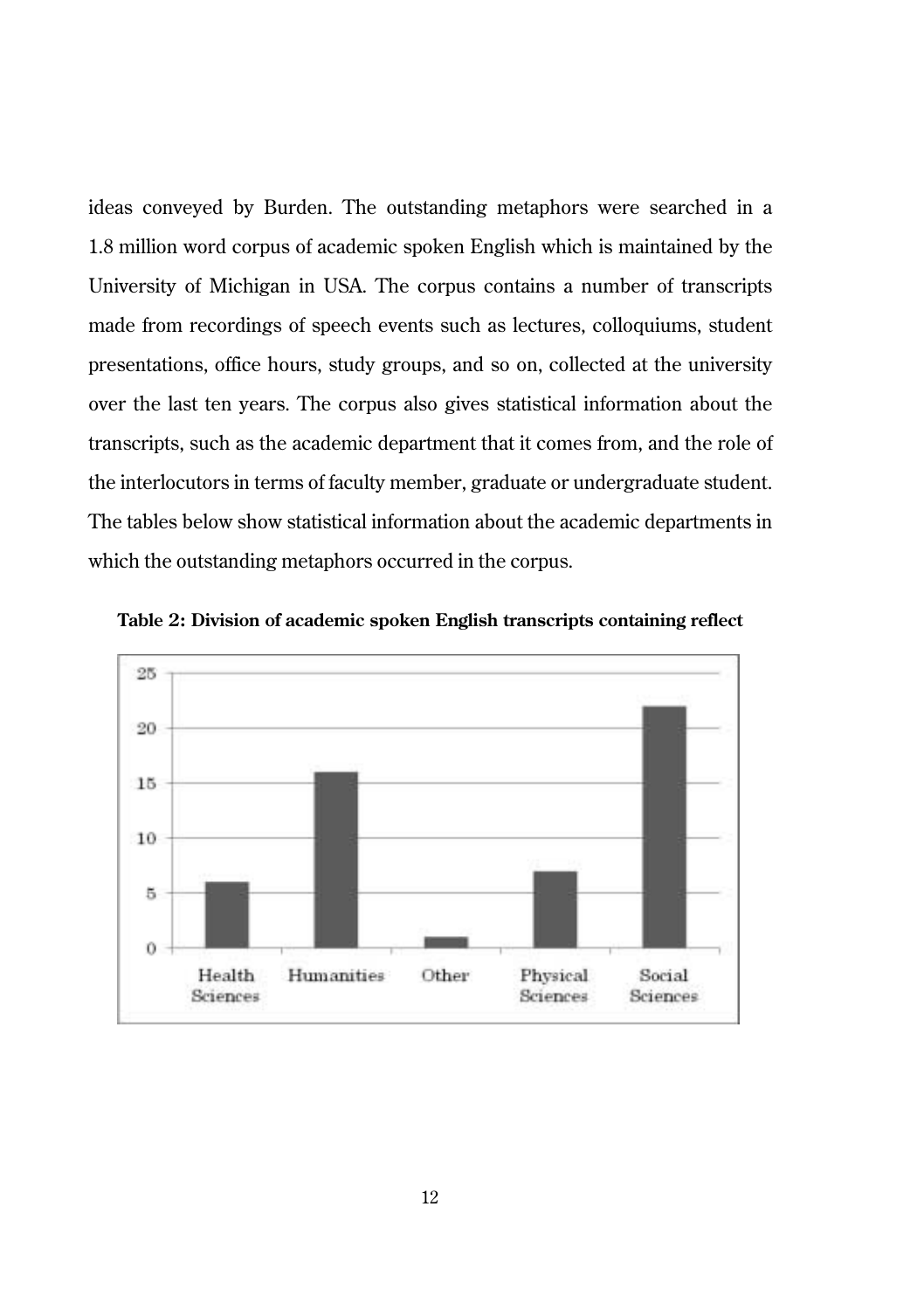

**Table 3: Division of academic spoke english transcripts containing atmosphere**

**Table 4: Division of academic spoken English transcripts containing distance**

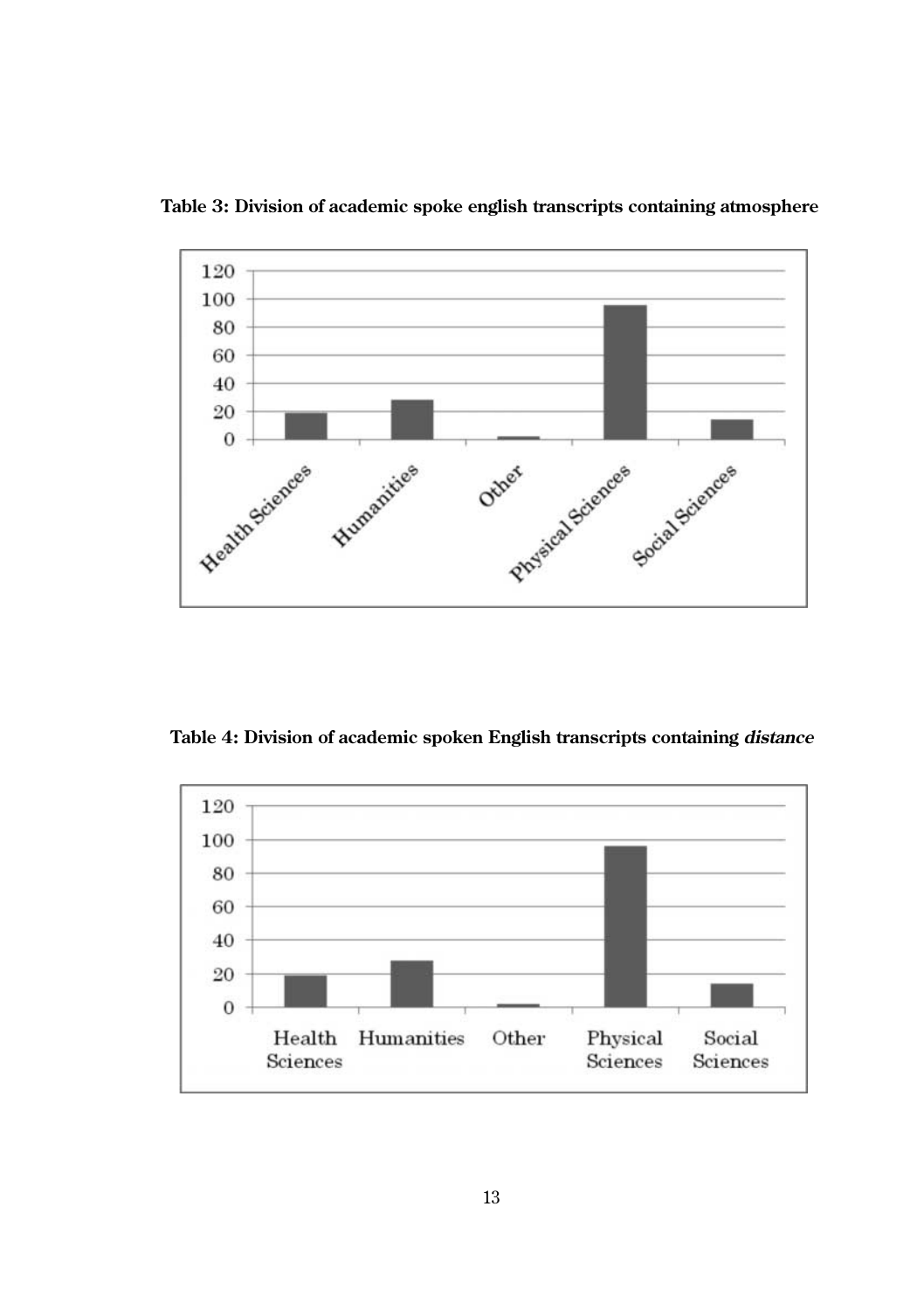With the exception of *atmosphere*, the outstanding metaphors appear to be common in the humanities and social sciences, even though atmosphere holds a place in the said departments as well. The frequency of these metaphors, then, points to their expectation in a debate about internationalizing HEI. However, metaphors can be used in a number of idiosyncratic ways, and so a closer look at the speech events containing the outstanding metaphors ought to reveal some the meanings that they can convey. The table below contains examples of the outstanding metaphors from three such speech events.

With regard to *reflect*, some concrete references that comes to mind upon reading it in the transcripts are a mirror, an equal sign, and the English verb *to be*, all of which can be arguably metaphorical as well. *Reflect*, though, assists interlocutors in reconstructing the ideas of the speaker in the transcript, that what comes before in the utterance can be equated with what follows in it. For example, in the subject position of the utterance with *reflect*, there are descriptions

| Type of speech          | Passage from transcript of speech event containing out                                                                                                                                                                                                                                                        |
|-------------------------|---------------------------------------------------------------------------------------------------------------------------------------------------------------------------------------------------------------------------------------------------------------------------------------------------------------|
| event.                  | standing metaphor                                                                                                                                                                                                                                                                                             |
| Politics of Higher      | now here here was an example of a paper that really laid out, uh a<br>hypothesis. which was that, the curriculum, of a public<br>schoolwould reflect to some degree, the population of the state                                                                                                              |
| Education<br>Colloquium | students come to a very prestigious research institution<br>recognizing what they wanna get from it that their life will forever<br>be changed, and, my guess is that besides cultural differences in<br>terms of how they respond to people in authority and the whole<br>power distance issue, i think that |
| <b>Black Media</b>      | okay so there's this very exciting, intellectual atmosphere in                                                                                                                                                                                                                                                |
| <b>Student</b>          | addition to the political atmosphere because most, of these                                                                                                                                                                                                                                                   |
| Presentations           | committees the committees come out of the college campuses                                                                                                                                                                                                                                                    |

**Table 5: Examples of academic English speech events containing outstanding metaphors**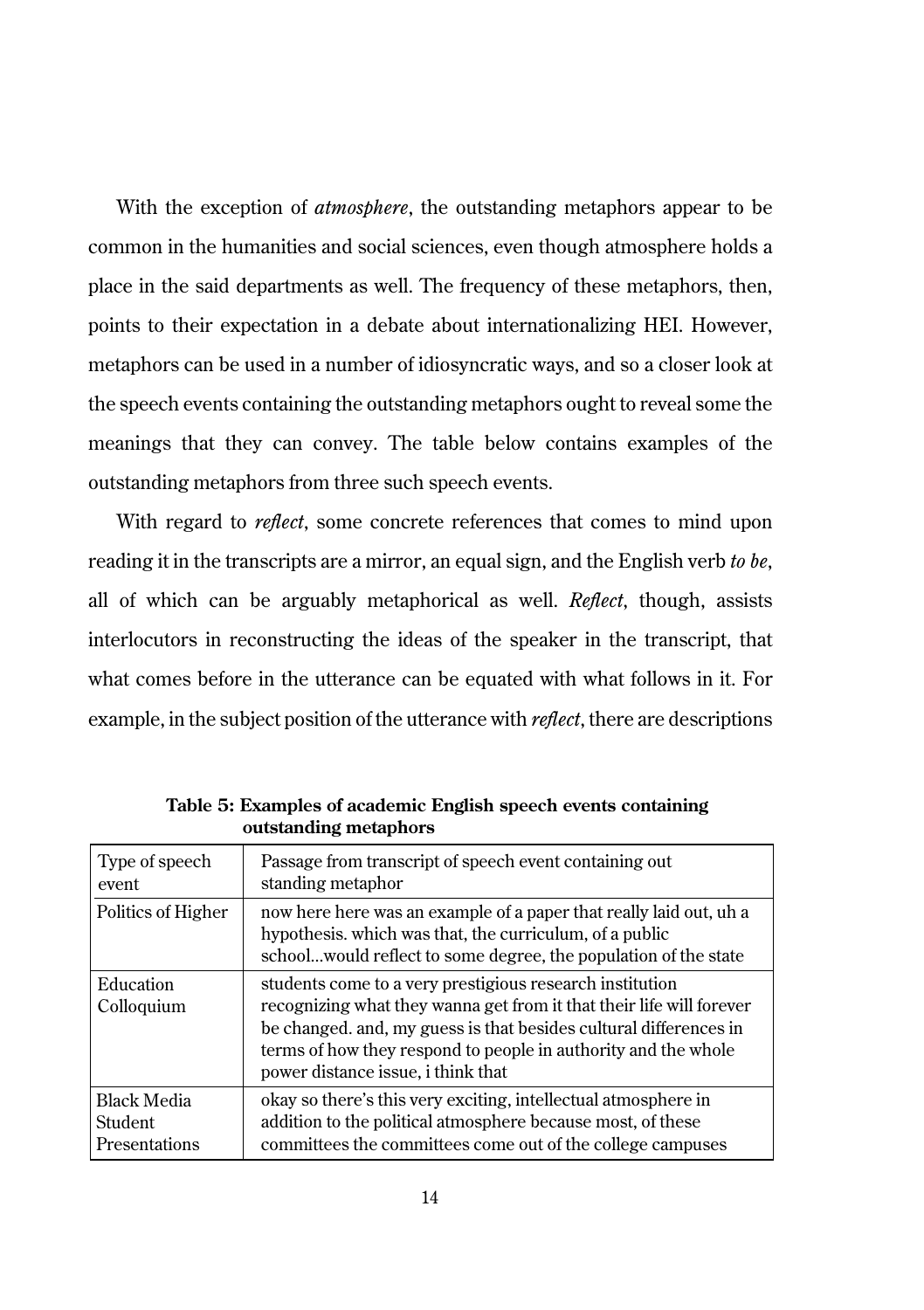of specific things (that the interlocutors are presumably familiar with) and the object of the utterance contains a general inference about the information in the subject position. *Distance* serves a particular function to represent perceived space. These types of metaphorical representations, called spatial metaphors, are quite common and relate to the senses of actual and perceived separation that govern people's participation in all ranges of personal and social organizations. In the Education Colloquium the separation represented by *distanc*e is undoubtedly social and stands in for the division of power that one wields and yields as a result of achieved status in a university. The last metaphor: *atmosphere* is particularly unique in that the most obvious referent, being weather, conditions the surrounding events and states, such that the interlocutor attributes ideologies in the academy to nurturing intellectual development. The interpretations of the outstanding metaphors are admittedly narrow, as there is no analysis of the remaining transcript from which they were taken. Nevertheless, it is still possible to fill in information related to the narrative, roles, and scenarios that the speakers may have had in mind in making the metaphorical utterances that they did. Therefore, a free reading of the outstanding metaphors from Burden reveals the extent to which metaphors can be burdensome when their frames of reference are glossed over or left unstated.

#### **Strengthening or stratifying relations between actors and stakeholders**

An ethos of mutuality and practices geared at strengthening cooperation between various actors and stakeholders in internationalizing HEI requires a related discourse. Unfortunately, no such discourse prevails in Burden (2011) due to the ways that the outstanding metaphors stress notions of difference and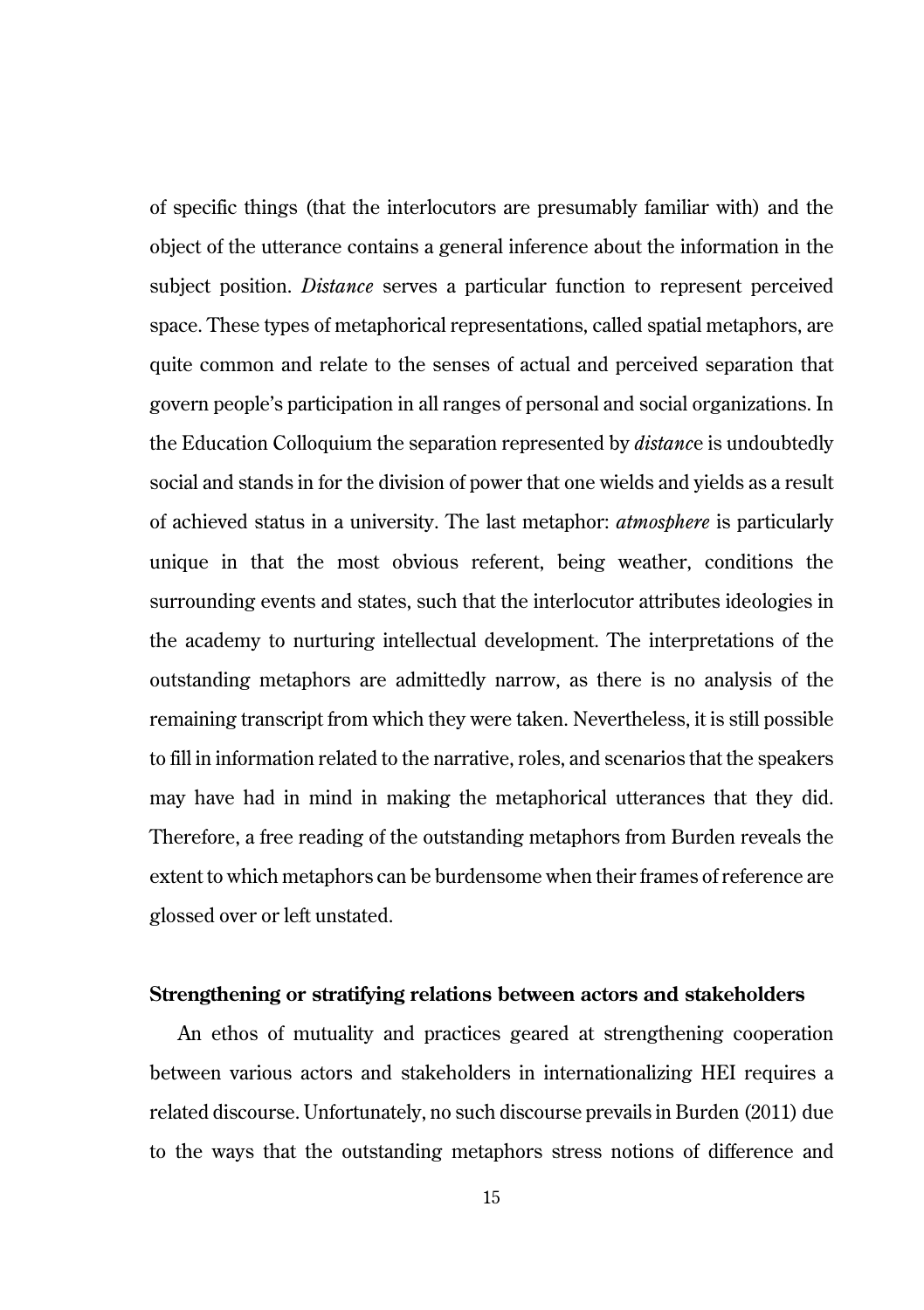otherness. For example, *atmosphere*, a metaphor used three times by Burden, stands for classroom management by teachers in one instance. With NEST, though, *atmosphere* forms a condition of secrecy that surrounds their activities. When the latter sense of *atmosphere* is juxtaposed with the former one, readers can be led to believe that there is a concerted effort to exclude NEST from internationalization process by keeping them uninformed. A very similar effect is produced by *distance*, a metaphor Burden also uses three times in the article. In one occurrence of *distance*, NEST intentionally separate themselves from end of semester evaluations, while in the others, it is the end of semester evaluations that do the separating. This effect of *distance* is achieved by the arguments of English sentence structures, wherein the noun in the subject position of a sentence with *distance* in active voice controls the complement, or everything that follows it. The problem with this perspective is that there is no evidence that HEI are in fact using end of semester evaluations for any specific purposes. In fact, the most recent report on higher education by MEXT (2011) refers to 'quality assurance measures' as 'issues requiring further consideration' (p. 8). MEXT extends this point in the same document saying:

There are many issues requiring consideration in order to respond to the need for the globalization of university education... [such as the] promotion of further international partnerships in university education… [and] international developments within Japanese universities. (MEXT, 2011, p. 9)

Therefore, the purposes of internationalization efforts remain unspecified even at the HEI level. The lack of clarity with regard to quality assurance measures do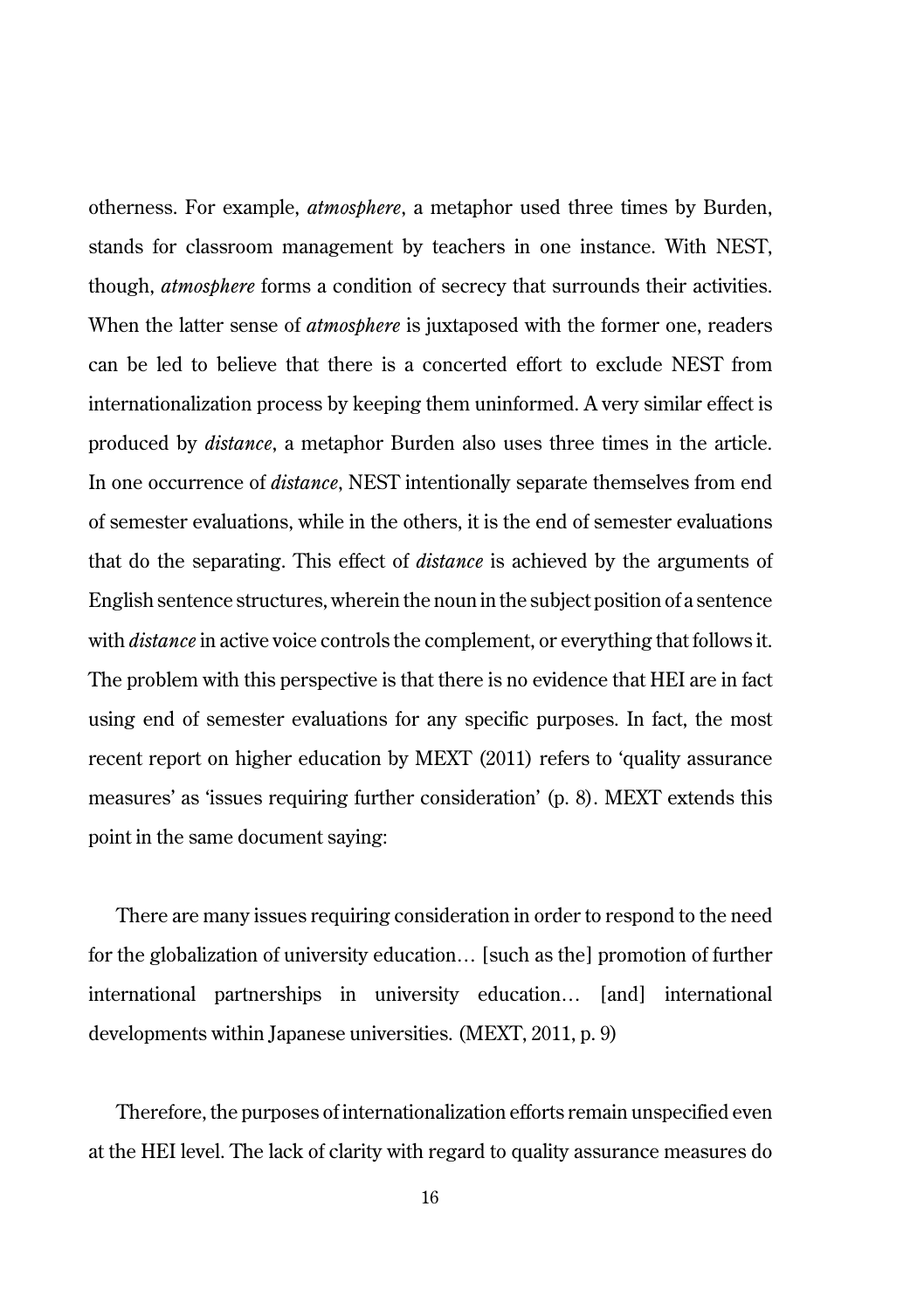warrant attention, but in a discourse that opens up perspectives. And when metaphors are used simply there is more cause for them to constrain any such perspective and strengthening cooperation between various actors and stakeholders in internationalization efforts.

The most outstanding metaphor, *reflect*, is also the most telling. Although Burden quotes the participants using reflect (see single quotation marks in table 5), most of the occurrences are in depictions by Burden of NEST, their experiences, and quality as 'transformation' versus quality as 'threshold'. Here too, Burden writes *reflect* with NEST in the subject position, which in effect foregrounds their agency in light of the control that they are depicted as working within. And in doing so, Burden presents NEST as the only sentient group of actors and stakeholders. This does not mean that Burden gives all instances of *reflect* to NEST, because he dedicates the subject position of some such sentences to quality assurance measures and research methodology. More significantly, though, is the fact that Burden does not dedicate the subject position of any sentences with *reflect* in the verb position to Japanese HEI. Therefore, the effect of *reflect* with NEST in the subject position is due to frequency, whereas the effect of the other outstanding metaphors is due to foregrounding via the positions of actors in the sentences that the metaphors occur in. Some call this *stratifying discourse* which 'occurs when language is used to normalize hierarchies, to position someone or a group within a hierarchy,  $\&\/$  or to normalize the hierarchical arrangement of social groups' (Briscoe, Arriaza Henze, 2009, p. 120).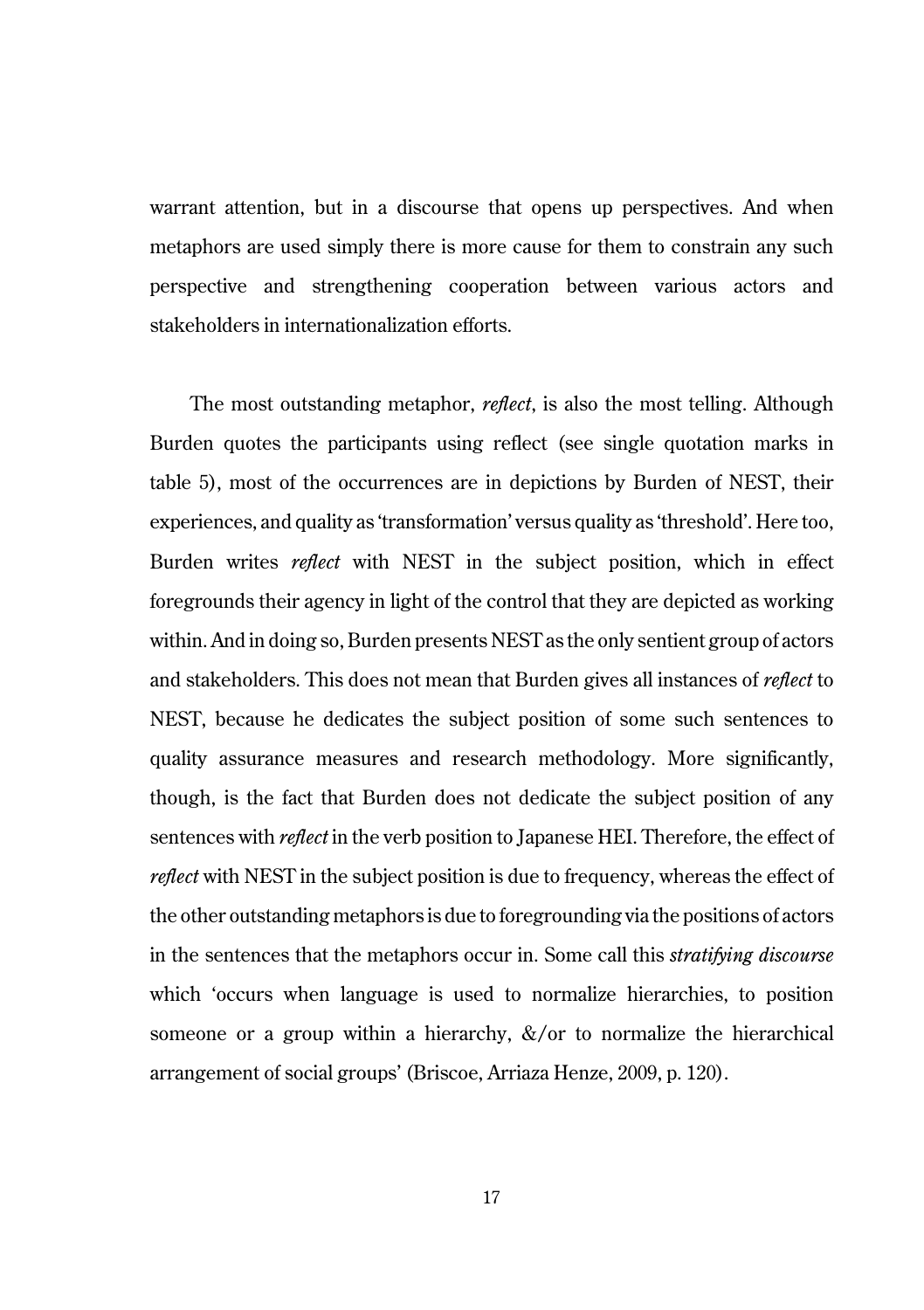#### **Internationalizing Japanese HEI with an ethical mindfulness**

Internationalizing HEI requires reports of various actors and stakeholders' experiences like Burden (2011). However, the issue of ethics in any such reports comes to mind. Typically, ethics refer to manners in which data is collected and participants' rights. With research of the narrative enquiry sort, though, Trahar (2011) sees ethics in terms of 'ethical mindfulness' and goes on to state that 'the interview interaction…has not only enabled 'we' talk, rather than 'us' and 'them' talk, but also has foregrounded ethical issues inherent in narrative inquiry and autoethnography in conducting research 'across cultures' (p. 137). Disconnection between metaphorical representations by educators and their wider educational contexts of inclusion is not entirely surprising (Henze, 1993; Henze, 2005). These observations support Trahar's point about moving away from 'us' and 'them' talk, using the tools of narrative analysis. However, divisive forms of talk that stress otherness and difference become confounded in international education, because 'us' and 'them' each bring relevant values and beliefs to any thorough discussion of internationalization matters. Therefore, the ethical issues Trahar is referring to relate to the voice of participants. For articles like Burden (2011), ethical mindfulness comes from filling in the gaps of metaphorical frames that readers must refer. Suffice to say that Burden's representation of Japanese HEI was subject to a limited word count, he did little more than gloss over the narrative of internationalization, while overlooking any discussion of scenarios currently being played by the Ministry of Education in the country with regard to HEI or internationalization processes. As a result, any forms of 'we' talk in Burden hinge upon 'us' talk with clippings of inclusion to strengthen its claims. In concluding their report of the difficult experiences NEST have in Japanese HEI, Whitsed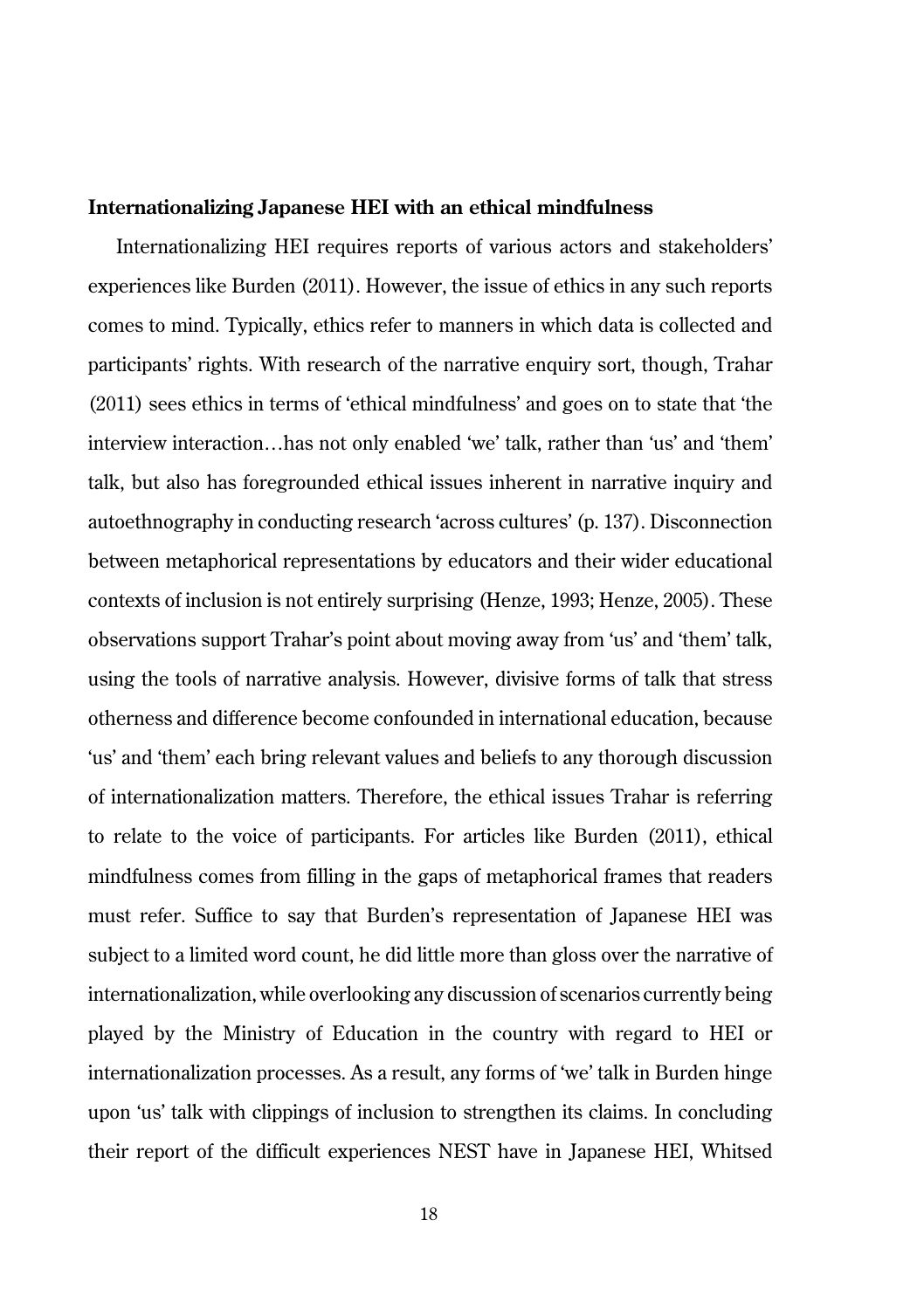and Volet (2011) remind readers that 'metaphors… should not be construed as implying causality but rather as frameworks by which experience is interpreted and understood' (p. 12). This note of caution is both wherein one can find strengths and weaknesses of representing complicated processes like internationalizing HEI in metaphorical terms, because in international higher education where different values and beliefs come to the fore metaphors can both capture and constrain complex feelings associated with one's experiences. Understanding the complex frame of metaphors used to depict roles and scenarios in relation to a given narrative then becomes the only way to assure those metaphors are ones that we live by.

| Outstanding<br>metaphor | Passage from Burden (2011) containing outstanding metaphor                                                                                                                                                                                                                                                                                |
|-------------------------|-------------------------------------------------------------------------------------------------------------------------------------------------------------------------------------------------------------------------------------------------------------------------------------------------------------------------------------------|
| atmosphere              | They want more teacher involvement, more dialogue between teachers to<br>discuss the results to aid the reflective process for change, and the removal<br>of the pervasive atmosphere of secrecy that surrounds data results.                                                                                                             |
|                         | Another teacher illustrates the irrelevance of the evaluation drawing a<br>distinction between teachers' concerns with the day-to-day running of<br>classes—the small details and things like atmosphere'—and the<br>university interest in the 'framework' or the 'published, visible side' of what<br>teachers do inside the classroom. |
|                         | This would aid the reflective process for change and remove both<br>competitive feelings and the pervasive atmosphere of secrecy that<br>surrounds data results.                                                                                                                                                                          |
| distance                | Participants' feelings of unease about the role of the administration<br>suggested that SETs usage increased the distance between faculty and<br>administration.                                                                                                                                                                          |
|                         | Participants' metaphors reveal their lack of involvement, voice, and<br>feelings of distance from power holders, which often encourages an<br>absence of trust in accepting organizational change.                                                                                                                                        |

**Table 6: Outstanding metaphors from Burden (2011)**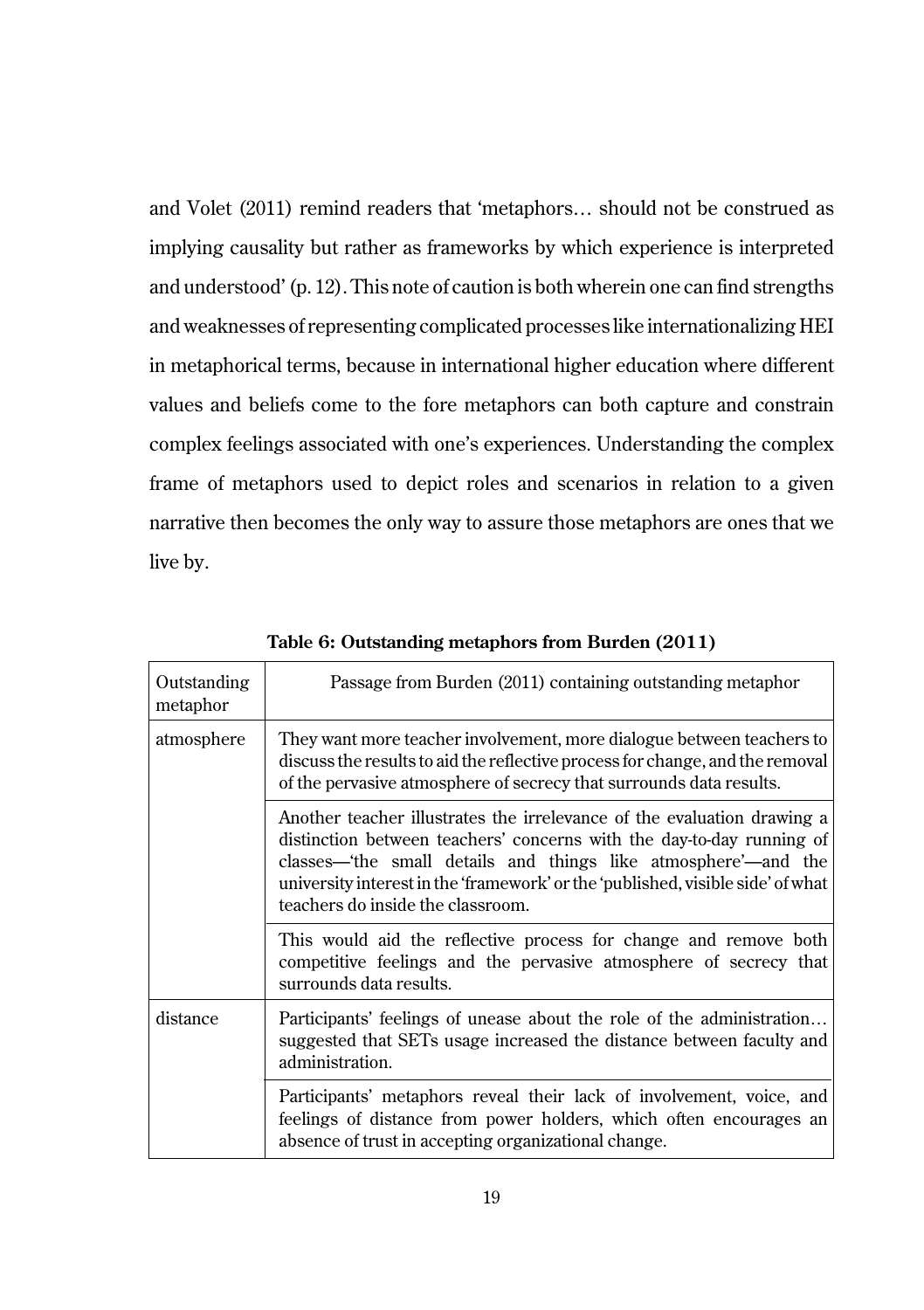|         | There is a loss of a 'sense of involvement of teachers' as the participants<br>distanced themselves from mechanical SET                                                                                                                                                                                                                                            |
|---------|--------------------------------------------------------------------------------------------------------------------------------------------------------------------------------------------------------------------------------------------------------------------------------------------------------------------------------------------------------------------|
| reflect | Teachers learn to understand and change their work behavior by<br>continually examining, analyzing, hypothesizing, theorizing and reflecting<br>as they work.                                                                                                                                                                                                      |
|         | <i>unreflective</i> teachers are 'unempathetic,' while 'good teachers' can 'know<br>when [they've] caught the audience and can lead them to tears or<br>laughter.'                                                                                                                                                                                                 |
|         | <i>Reflecting</i> the popularization of higher education, end-of-semester<br>evaluations have been encouraged in the belief that popular teachers and<br>courses offer student satisfaction, will attract potential students and, for<br>private institutions dependent on fees for income, will make them more<br>able to retain students once they have entered. |
|         | In this study, twelve ELT university teachers <i>reflected</i> , through using<br>metaphors, in interviews about the use of SETs in their respective<br>universities.                                                                                                                                                                                              |
|         | If evaluation through one tool, SETs, is to encourage improvement, the key<br>element of receptivity to this form of evaluation from teachers cannot be<br>ignored, as feeding back useful, diagnostic information creates energy,<br>which can be then be directed through <i>reflection</i> into action plan which<br>leads to development.                      |
|         | Teachers employ metaphorical expressions when talking about their<br>professional beliefs, which reflect how teachers understand their world.                                                                                                                                                                                                                      |
|         | The interview questions were flexible and encouraged teachers to<br>reflect on their first-hand experience of how they were affected in their daily<br>teaching by the introduction of SETSs.                                                                                                                                                                      |
|         | As metaphors reveal 'tensions, surprises, confusion, challenges and<br>dilemmas', an examination of metaphor use can encourage <i>reflection</i> on<br>the relationships teachers have with other stakeholders-students,<br>colleagues, parents, and administrators.                                                                                               |
|         | Participants' feelings of unease about the role of the administration <i>reflect</i><br>findingswhich suggested that SETs usage increased the distance<br>between faculty and administration.                                                                                                                                                                      |
|         | Most participants implement their own evaluation to aid <i>reflection</i> on their<br>own practice, but point to a lack of professionalism of those around them.                                                                                                                                                                                                   |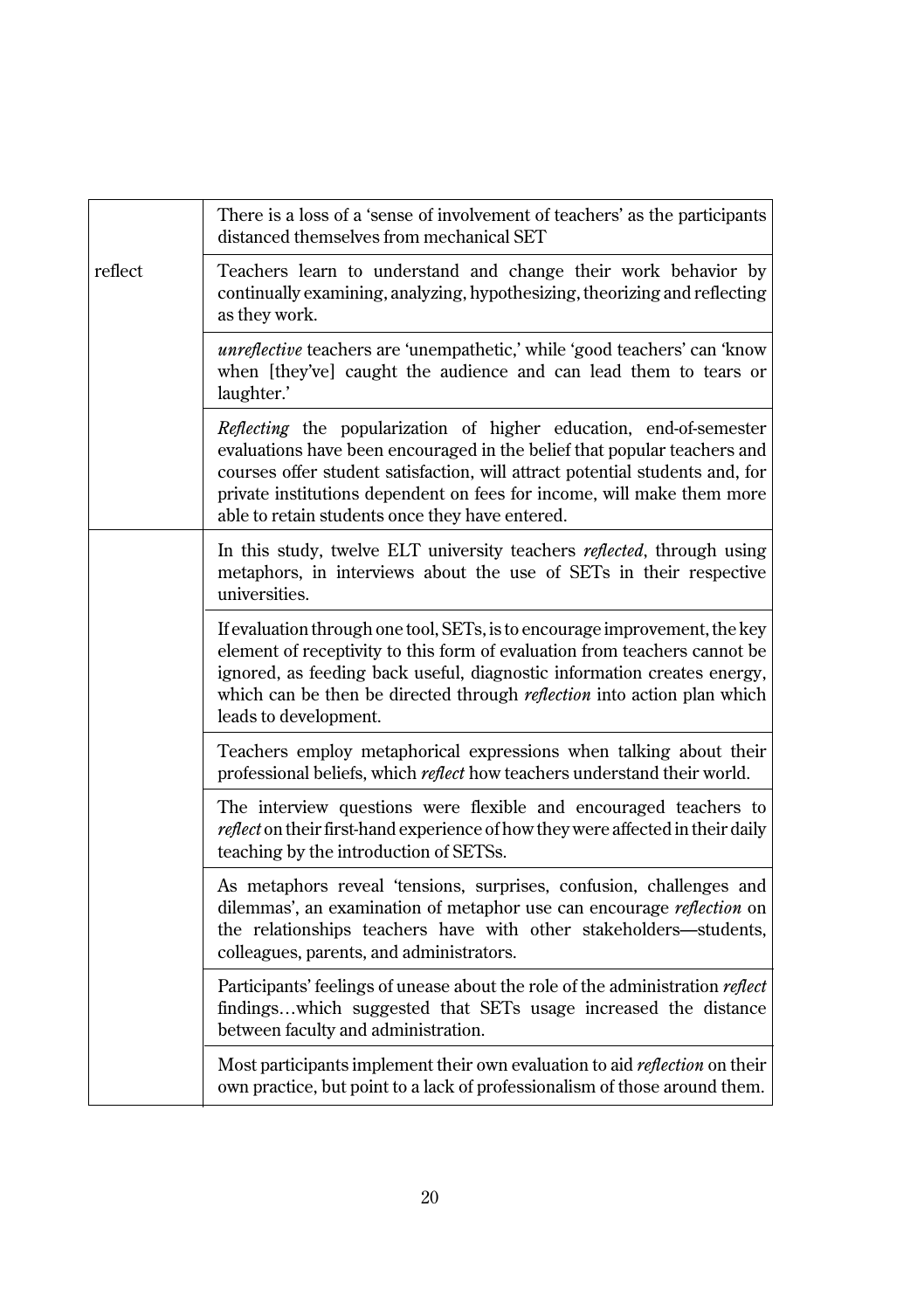|  | Comments above may reflect different levels of evaluative scrutiny<br>for tenured or non-tenured facultywhere few tenured faculty reported<br>changing their teaching as a result of course evaluations.                             |
|--|--------------------------------------------------------------------------------------------------------------------------------------------------------------------------------------------------------------------------------------|
|  | For a third participant, rather than behaviors or 'techniques,' teaching is a<br>'creative process' which requires constant <i>reflection</i> leading to 'refinement'<br>and 'development.'                                          |
|  | There is a lack of a shared sense that SETs <i>reflect</i> important aspects of teach-<br>ing, and the use is not consonant with teachers' educational goals and con-<br>ceptions of teaching.                                       |
|  | They want more teacher involvement, more dialogue between teachers to<br>discuss the results to aid the <i>reflective</i> process for change, and the removal<br>of the pervasive atmosphere of secrecy that surrounds data results. |
|  | Instead of easy to administer SETs, peer review would enable teachers to<br>learn from each other, while self-evaluation would encourage deeper<br><i>reflection</i> , without 'condemning' teachers.                                |
|  | This would aid the <i>reflective</i> process for change and remove both<br>competitive feelings and the pervasive atmosphere of secrecy that<br>surrounds data results.                                                              |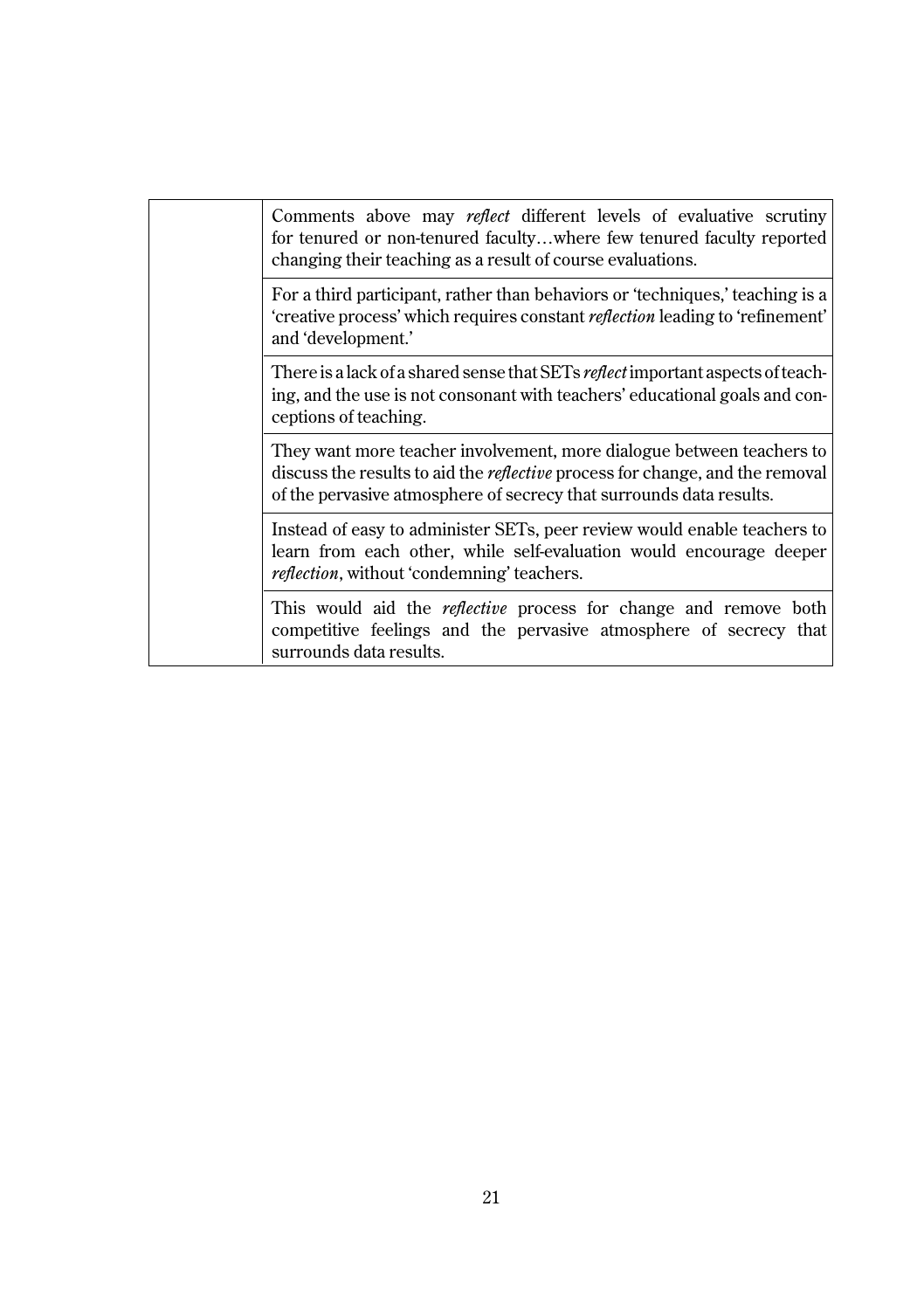#### **References**

- Altbach, P. (1989)Twisted roots: The Western impact on Asian higher education. *Higher Education 18*, 9-29.
- Heze, R. C. (1993). To walk in two worlds—Or more? Challenging a common metaphor of native education. *Anthropology & Education Quarterly, 24*, 116–134
- Henze, R. C. (2005). Metaphors of diversity, intergroup relations, and equity in the discourse of educational leaders. *JOURNAL OF LANGUAGE, IDENTITY, AND EDUCATION, 4*, 243–267
- Briscoe, F., Arriaza, G. & Henze, R. C. (2009). *The Power of Talk: How Words Change Our Lives.* Thousand Oaks, CA: Corwin.
- Burden, P. (2011). The mechanization of teaching: Teachers' metaphors and evaluation in Japanese tertiary education. *The Language Teacher, 35*, 3-10.
- Fillmore, C. (1975). An alternative to checklist theories of meanings. *Proceedings of the First Annual Meeting of the Berkeley Linguistics Society* (pp. 123-131).
- Goffman, E. (1974). Frame Analysis: *An Essay on the Organization of Experience*. NY: Harper and Row.
- Goffman, E. (1981). *Forms of Talk*. University of Pennsylvania Press.
- Goodman, R. (2007). The concept of Kokusaika and Japanese educational reform. *Globalisation, Societies and Education, 5,* 71-87
- Huang F. (2009). The internationalization of the academic profession in Japan: A quantitative perspective. *Journal of Studies in International Education June, 13,* 143-158
- Harvey, L & Green, D. (1993). '*Defining quality' assessment and evaluation in higher education , 18*, 9–34
- Ishikawa, M. (2009). University rankings, global Models, and emerging hegemony critical analysis from Japan. *Journal of Studies in International*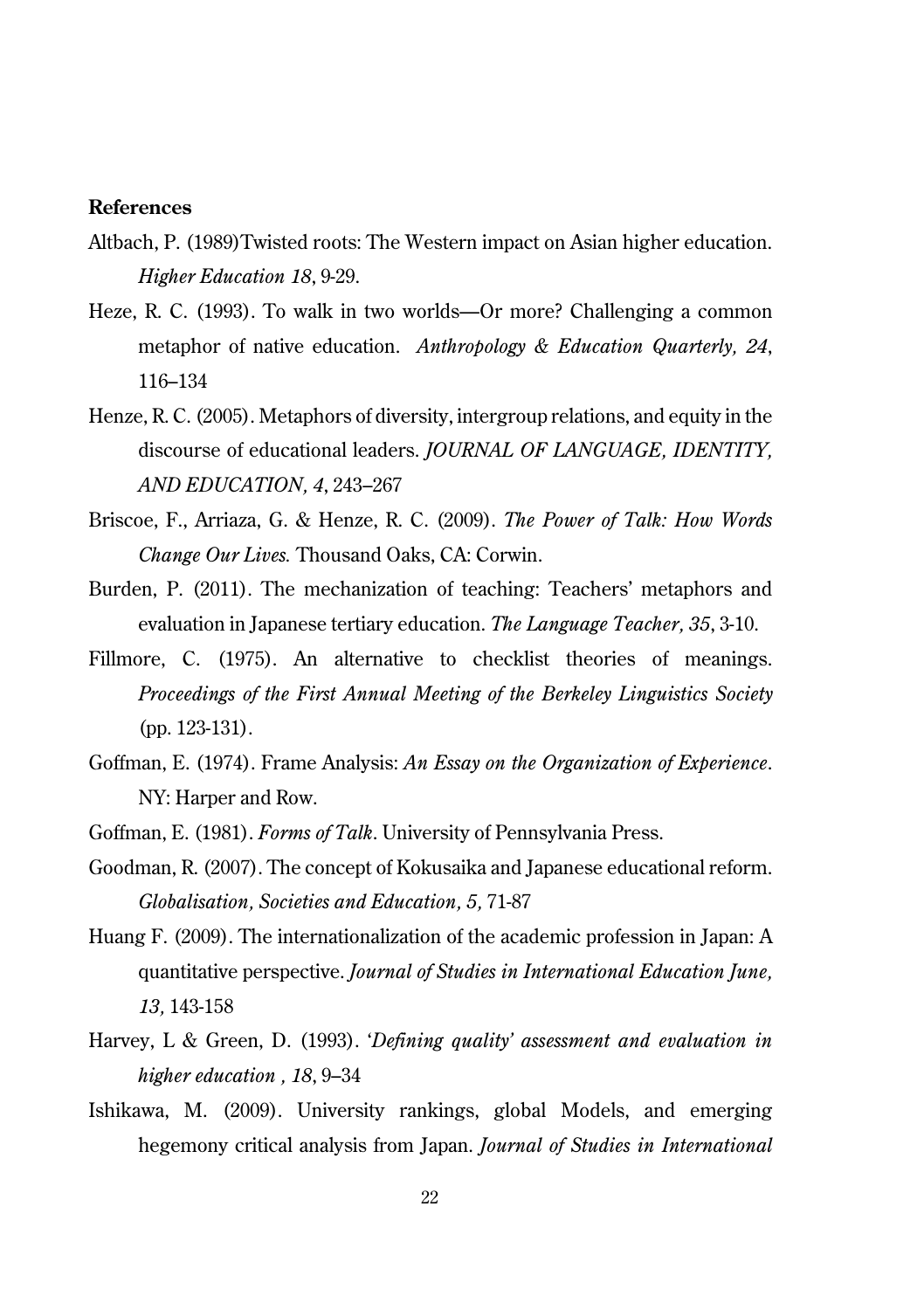*Education 13*, 159-173

- Knight, J. (2008). *Higher Education in Turmoil: The Changing World of Internationalization*. Rotterdam/Taipei: Sense.
- Kreber C. (2009). *The University and its Disciplines: Teaching and Learning within and beyond Disciplinary Boundaries.* New York: Routledge.
- Kuwamura, A. (2009). The challenges of increasing capacity and diversity in Japanese higher education through proactive recruitment strategies. *Journal of Studies in International Education 13,* 189-202
- Lakoff, G. (2009). The Political Mind: *A Cognitive Scientist's Guide to Your Brain and Its Politics*. New York: Penguin.
- Lakoff, G. and Johnson, M. (1980). *Metaphors We Live By. (2nd Ed*.) : University of Chicago Press.
- Marginson, S. Van der Wende, M. (2007). Globalization and Higher Education, Education Working Paper 8, Organization for Economic Cooperation and Development OECD Paris 6 July
- Ministry of Education, Culture, Sports, and Technology. (2003) White paper on education, culture, sports, science and technology. Retrieved from: http://www.mext.go.jp/b\_menu/hakusho/html/hpac200301/hpac200301 \_2\_009.html.
- Ministry of Education, Culture, Sports, and Technology. The interim report by the university council of Japan (deliberation process and issues requiring further consideration). Retrieved from:

http://www.mext.go.jp/english/org/struct/020.html/.

- Mulvey, B. (2010). University accreditation in Japan: Problems and possibilities for reforming EFL education *(The Language Teacher), 1*, 15-24
- Steger, T. (2007). The Stories metaphors tell: Metaphors as a tool to decipher tacit aspects in narrative. *(Field Method's), 19,* 3-23.
- Tannen, D. and Wallat, C. (1987/1993). Interactive frames and knowledge